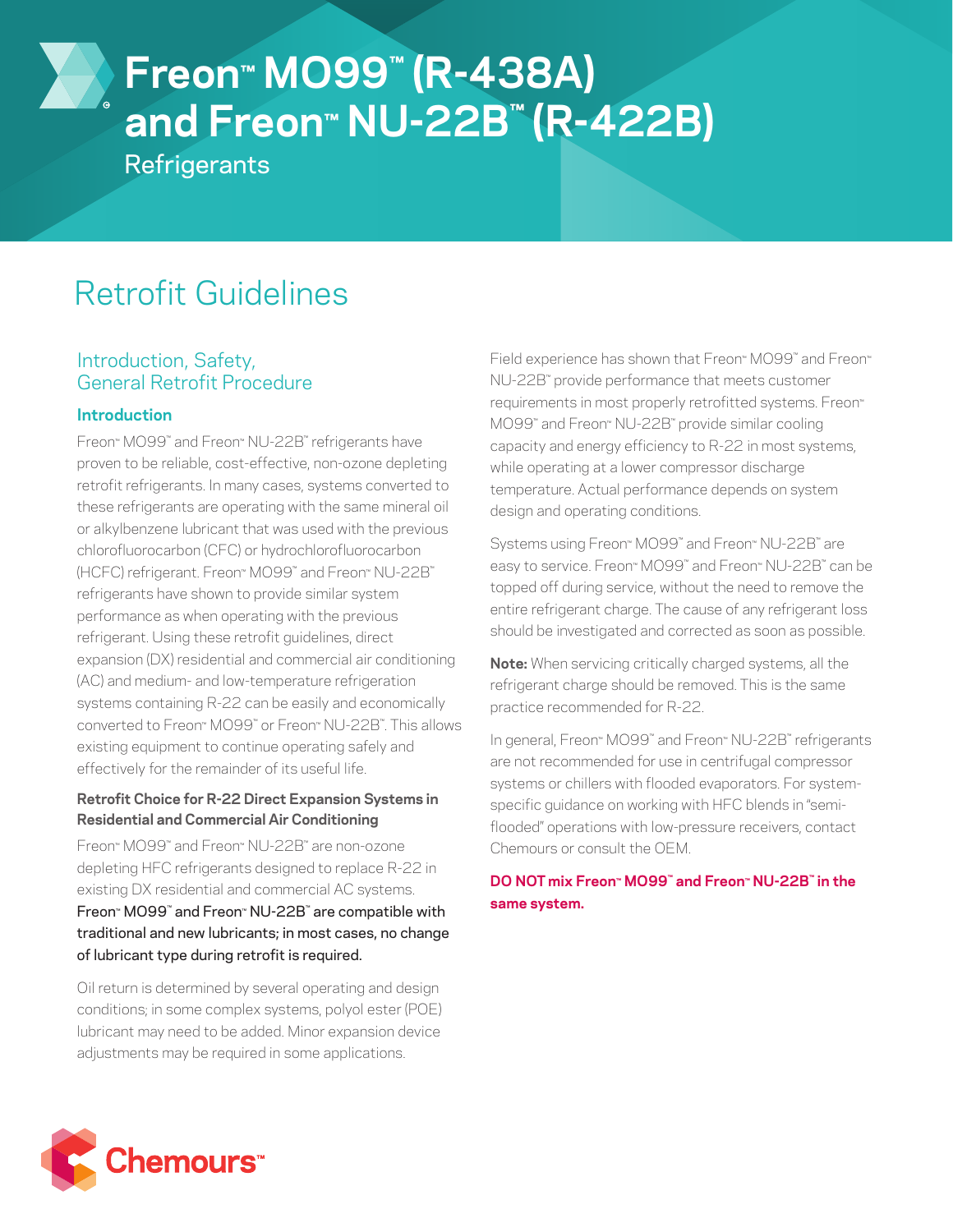# Important Safety Information

Like CFCs and HCFCs, refrigerants are safe to use when handled properly. However, any refrigerant can cause injury or even death when mishandled. Hazards include liquid or vapor under pressure and frostbite from the escaping liquid, and overexposure to high concentrations of refrigerant vapor can cause asphyxiation and cardiac arrest. Please read all safety information before handling any refrigerant.

Please review the following guidelines and consult the product Safety Data Sheet (SDS), including proper personal protective equipment (PPE) recommendations, before using any refrigerant. At a minimum, appropriate hand (gloves) and eye (safety glasses) protection should be used.

- Do not work in high concentrations of refrigerant vapors. Always maintain adequate ventilation in the work area. Do not breathe vapors. Do not breathe lubricant mists from leaking systems. Ventilate the area well after any leak before attempting to repair equipment.
- Do not use hand-held leak detectors to check for breathable air in enclosed working spaces. These detectors are not designed to determine if the air is safe to breathe. Use oxygen monitors to ensure adequate oxygen is available to sustain life.
- Do not use flames or halide torches to search for leaks. Open flames (e.g., halide detection or brazing torches) can release large quantities of acidic compounds in the presence of all refrigerants, and these compounds can be hazardous. Halide torches are not effective as leak detectors for HFC refrigerants; they detect the presence of chlorine, which is not present in Freon™ MO99™ and Freon™ NU-22B™ , and, consequently, these detectors will not detect the presence of this refrigerant. Use an electronic leak detector designed to find the refrigerants you are using.

If you detect a visible change in the size or color of a flame when using brazing torches to repair equipment, stop work immediately and leave the area. Ventilate the work area well, and stop any refrigerant leaks before resuming work. These flame effects may be an indication of very high refrigerant concentrations, and continuing to work without adequate ventilation may result in injury or death.

Refer to the Freon™ MO99™ and Freon™ NU-22B™ SDS for more specific safety information. Chemours bulletin "Safety of Freon™ Refrigerants" also gives additional information for safe handling of refrigerants.

#### **System Modifications**

The composition of Freon™ MO99™ and Freon™ NU-22B™ refrigerant have been designed to provide performance comparable to R-22, in terms of both capacity and energy efficiency. As a result, minimal system modifications are anticipated when retrofitting properly sized systems.

Retrofits of R-22 systems with other non-ozone depleting alternative refrigerants, such as R-407C, will require multiple oil changes and possibly more extensive modifications to the existing equipment. For some systems, the cost of conversion may be high. Freon™ MO99™ and Freon™ NU-22B™ provide the service contractor and equipment owner with a cost-effective way to retrofit existing systems without oil changes.

**Note:** Freon™ MO99™ and Freon™ NU-22B™ should not be mixed with other refrigerants or additives that have not been clearly specified by Chemours or the system equipment manufacturer. Mixing these refrigerants with CFC or HCFC refrigerants, or mixing two different alternative refrigerants, may have an adverse effect on system performance. "Topping off" a CFC or HCFC refrigerant with any refrigerant is not recommended.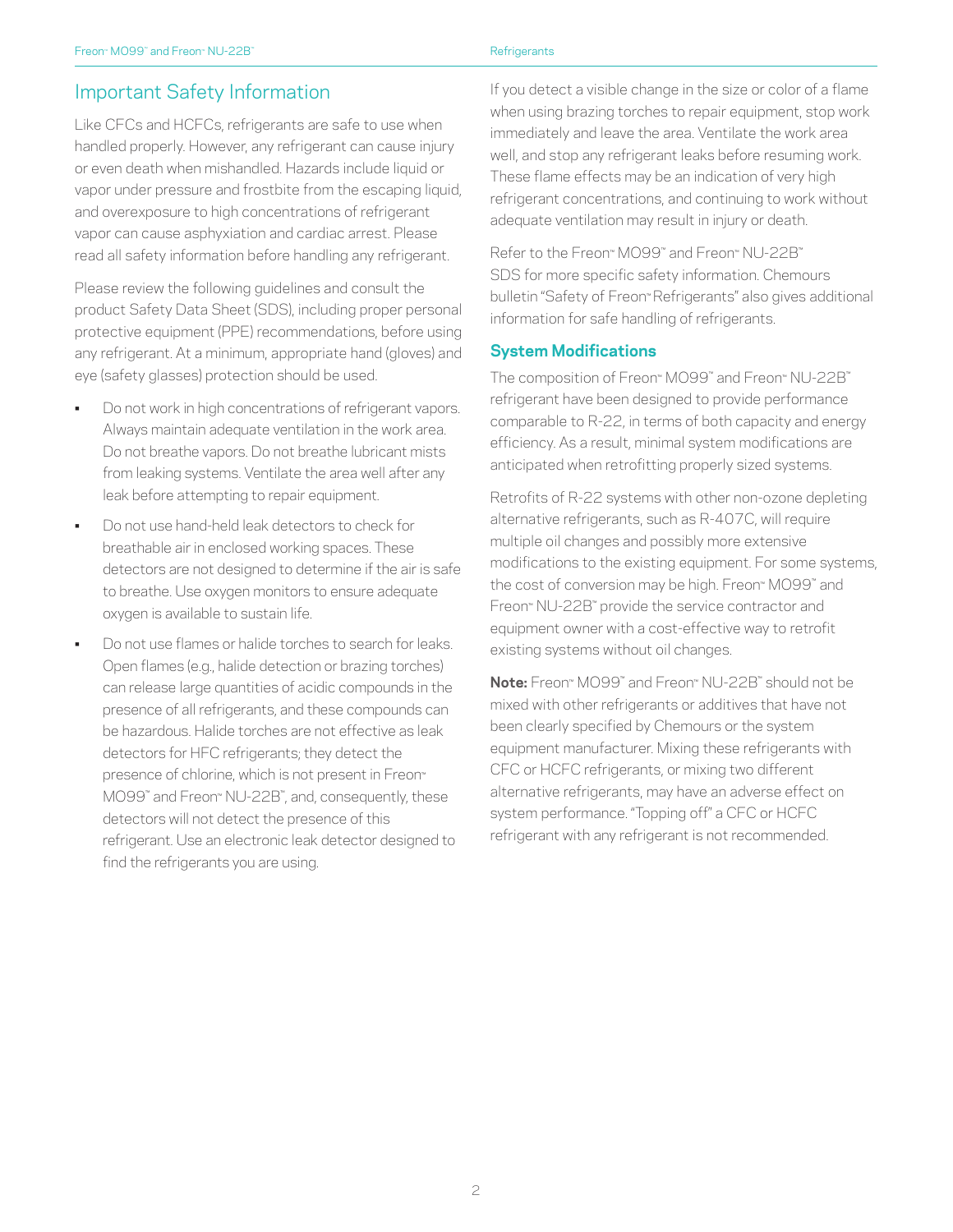# General Retrofit Procedure for R-22 in Direct Expansion Residential and Commercial Air Conditioning

#### (Refer to the Retrofit Checklist at the back of this bulletin.)

- **1. Establish baseline performance with existing refrigerant.** Collect system performance data while the old refrigerant is in the system. Check for correct refrigerant charge and operating conditions. The baseline data of temperatures and pressures at various points in the system (evaporator, condenser, compressor suction/discharge, superheat, and subcool) at normal operating conditions will be useful when optimizing operation of the system with Freon™ MO99™ or Freon™ NU-22B™ . A System Data Sheet is included at the back of this bulletin to record baseline data.
- **2. Remove refrigerant from the system into a recovery cylinder.** The existing charge should be removed from the system and collected in a recovery cylinder using a recovery device capable of pulling 10–15 in Hg vacuum (50–67 kPa absolute). If the recommended charge size for the system is not known, weigh the amount of refrigerant removed. The initial quantity of Freon™ MO99™ and Freon™ NU-22B™ to charge to the system can be estimated from this amount (see Step 6). Ensure that any residual refrigerant dissolved in the compressor oil is removed by holding the system under vacuum. Break the vacuum with dry nitrogen.
- **3. Replace the filter drier.** It is routine practice to replace the filter drier during system maintenance. Replacement filter driers are available that are compatible with Freon™ MO99™ and Freon™ NU-22B™ . There are two types of filter driers commonly used, solid core and loose filled. Replace the drier with the same type currently in use in the system.
- **4. Replace critical elastomeric seals/gaskets.** While the system is empty, check and replace all critical elastomeric seals (i.e., those that require removal of the refrigerant charge to allow seal replacement). Even if they were not previously leaking, the change of swell characteristics when changing to any new refrigerant (e.g., R-22 to any HFC refrigerant) and the general disturbance to the system may cause worn seals to leak after retrofit. A rigorous leak check regime pre- and post-retrofit will minimize any refrigerant losses.

**5. Evacuate system and check for leaks. Use normal service practices.** To remove air or other noncondensable gases and any residual moisture from the system, evacuate the system to near full vacuum (29.9 in Hg vacuum [500 microns]), isolate the vacuum pump from the system, and check the vacuum reading. If the system does not maintain vacuum, it is an indication that there might be a leak. Pressurize the system with nitrogen, taking care not to exceed the system design maximum pressure, and check for leaks. Do not use mixtures of air and refrigerant under pressure to check for leaks; these mixtures can be combustible. After leak checking with nitrogen, remove residual nitrogen using a vacuum pump.

#### **6. Charge with Freon™ MO99™ or Freon™ NU-22B™.**

Because 400-series refrigerants are zeotropes, the vapor composition in the refrigerant cylinder is different from the liquid composition. For this reason, Freon™ MO99™ and Freon™ NU-22B™ should be transferred from the container in the liquid phase during system charging. (If the cylinder does not have a valve with a dip tube, invert the cylinder so that the valve is underneath the cylinder.) The proper cylinder position for liquid removal is often indicated by arrows on the cylinder and cylinder box. Once liquid is removed from the cylinder, the refrigerant can be allowed to enter the refrigeration system as liquid or vapor, as desired. Use the manifold gauges or a throttling valve to flash the liquid to vapor, if required.

#### **WARNING: Do not charge liquid refrigerant into the compressor. This will cause serious irreversible damage.**

In general, systems will require about the same weight of Freon™ MO99™ or Freon™ NU-22B™ refrigerant as the original R-22 charge. The optimum charge will vary, depending on the system design and operating conditions. The initial charge should be approximately 85% of the standard charge for R-22. After start-up and adjustment, the final charge amount will usually be 95% of the original R-22 charge. Consult the system OEM guidelines for specific directions.

**Note:** These values apply, provided no changes to mechanical components of the system (which could significantly affect the system's internal volumetric capacity) will be made during the retrofit. For systems with a liquid refrigerant receiver, charge the system to the normal refrigerant level in the receiver.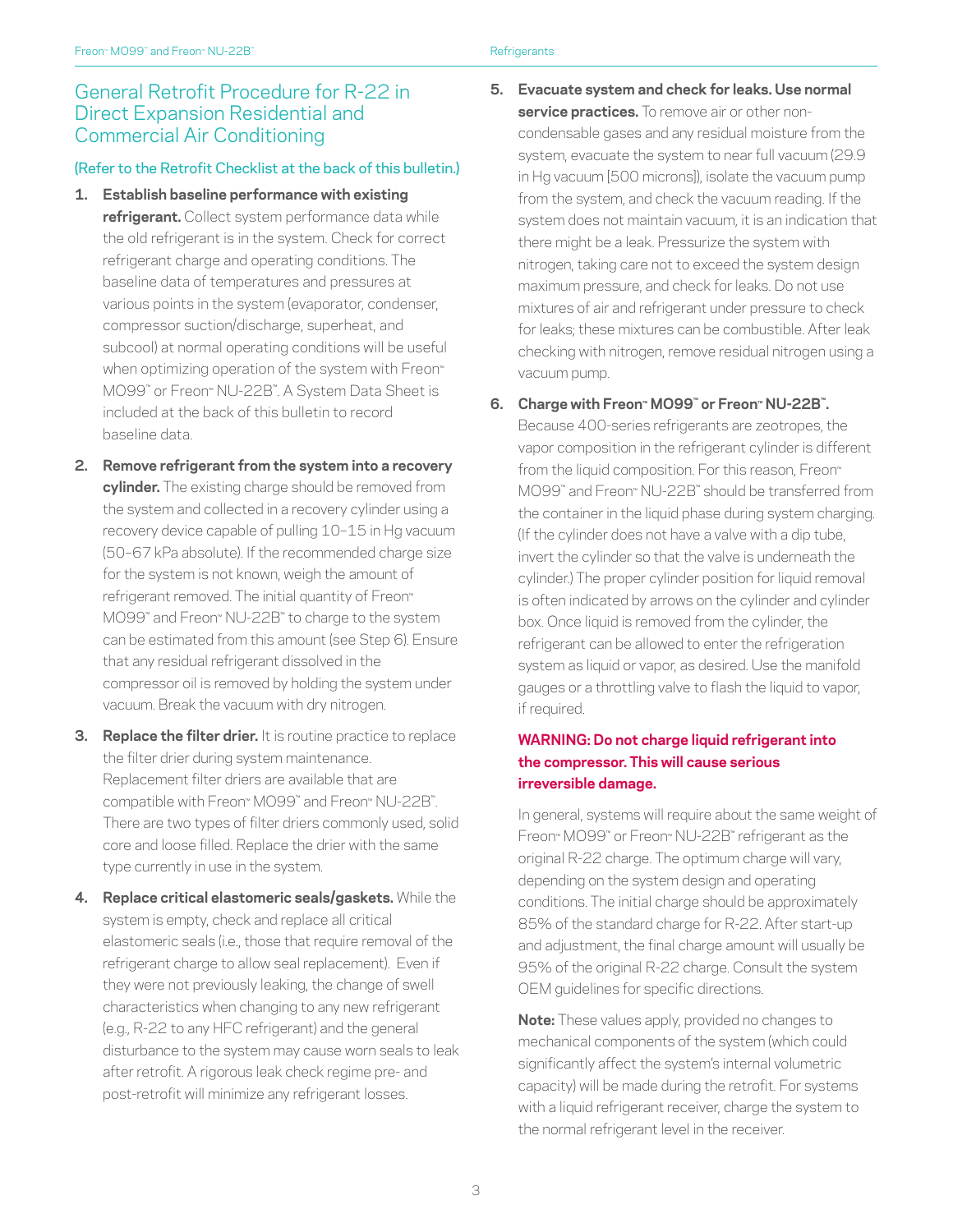**7. Start up system and adjust charge size** (for systems without a liquid receiver). Start the system and let conditions stabilize. If the system is undercharged (as indicated by the level of superheat at the evaporator exit or by the amount of subcool at the condenser exit), add more Freon™ MO99™ or Freon™ NU-22B™ in small amounts (still by transferring as liquid from the charging cylinder), until the system conditions reach the desired level. See the pressure-temperature charts in this bulletin to compare pressures and temperatures, to calculate superheat or subcooling for the refrigerant.

### **WARNING: Liquid refrigerant entering the compressor at any time during system operation can lead to compressor oil level problems and rapid compressor failure.**

- **8. Monitor oil levels.** When compressor sight glasses are present, during initial operation of the system, monitor the level of oil in the compressor (or compressor oil management system) to verify that oil is returning to the compressor in an adequate manner.
- If the oil level falls below the minimum allowed level, top off to the minimum level with the existing oil type. Do not fill to the maximum level, as the level may rise again.
- Should the oil return appear to be erratic, as evidenced by large swings in oil level during the system cycle, an addition of POE lubricant (approximately 20% of the total oil charge) should be made. This can be followed, if necessary, by further small increments of POE, until the oil level returns to normal. The exact amount of POE needed will depend on the specific system (evaporating temperatures, physical geometry, etc.).
- It is important to ensure that, when adding POE oil to the system, the oil level (immediately after addition) is kept below the system mid-point (e.g., mid-sight glass) oil level. It is also important to keep accurate records of how much oil is added to avoid overfilling. If concerned about overfilling with oil, a portion of the existing mineral oil or alkylbenzene can be drained prior to the equivalent addition of POE.

**WARNING: For larger systems and systems containing compressors designed to lubricate the bearings by drawing oil specifically from the bottom of the oil sump, such as Trane 3-D and Danfoss SM scroll compressors, please refer to the detailed oil management guidance found in section "Refrigerant Migration and Oil Miscibility" under the detailed retrofit information.**

- **9. Thoroughly leak check the system.** As mentioned in Step 4, it is possible that refrigerant leakage can occur during or immediately after a retrofit. Experience has shown that some leaks will not appear until after the new refrigerant has been charged to the system. Pay attention to Schrader valve core seals, solenoid valves, and ball valve stems on the liquid high-pressure side.
- **10. Label the system** to clearly and permanently show the refrigerant and oil(s) present in the system.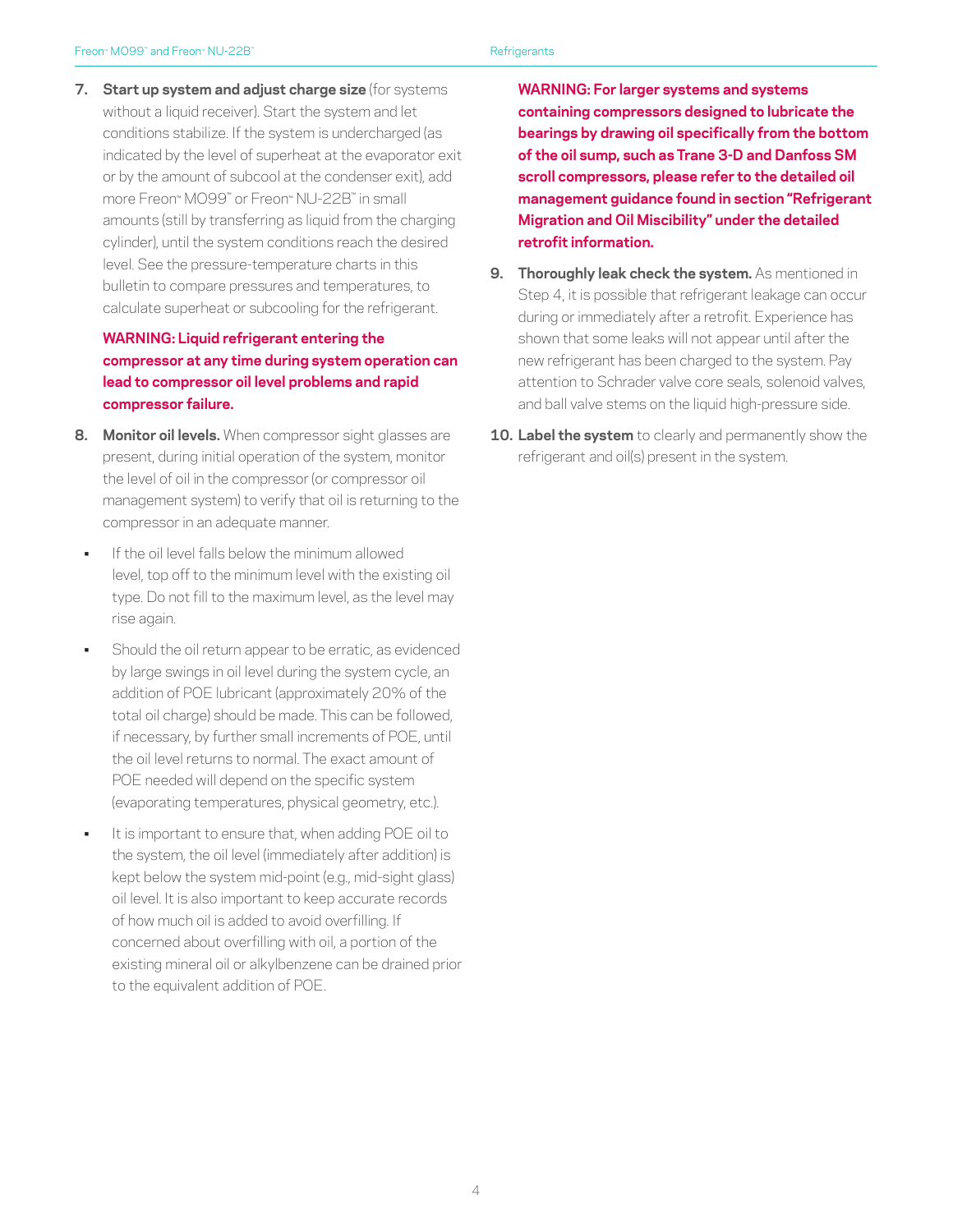# Detailed Retrofit Information

### **Flammability**

Freon™ MO99™ and Freon™ NU-22B™ are nonflammable in air under normal conditions and have an ASHRAE A1 safety classification (nonflammable and low toxicity). When mixed with high concentrations of air or oxygen under elevated pressure, however, this product, like other A1 classified HFC refrigerants, can become combustible in the presence of an ignition source. This product should not be mixed with air to check for system leaks.

# **Filter Drier and Elastomeric Seal Information**

#### **Filter Drier**

Change the filter drier during the retrofit. This is a routine system maintenance practice after the system has been open to air. There are two types of filter driers commonly used, solid core and loose filled. Replace the drier with the same type currently in use in the system. The drier label will show which refrigerants can be used with that drier. Select a drier specified to work with HFC refrigerants. (Many driers sold today are "universal"—they will work with most fluorocarbon refrigerants.) Check with your Chemours distributor for the correct drier to use in your system.

#### **Elastomeric Seals**

R-22 and, to a lesser extent, R-22-containing refrigerant blends, interact relatively strongly with many elastomers, causing significant swelling and, often, over time, a measurable increase in hardness. Freon™ MO99™ and Freon™ NU-22B™ , like other HFC refrigerants, do not have as strong of an effect on elastomers commonly used as seals in refrigeration systems. As a result, when performing an R-22 retrofit to an HFC alternative, it is possible for leaks to occur at elastomeric seals that have been previously exposed to R-22 refrigerant. This is not a problem attributable specifically to the use of Freon™ MO99™ or Freon™ NU-22B™ . Such seal leaks have been reported when replacing R-22 with other HFC refrigerants, such as R-407C or R-404A. Components commonly affected are Schrader core seals, liquid level receiver gaskets, solenoid valves, ball valves, flange seals, and some shaft seals on open drive compressors. Leaks do not occur in every system retrofitted, and, in practice, it is difficult to predict whether such leaks will occur. (As a rule of thumb: the older the system, the higher the probability that leaks will be observed after a retrofit.)

Therefore, it is recommended to change elastomeric seals and gaskets as a matter of course during a retrofit, particularly any system-critical seals (those which would require removal of the refrigerant charge to allow seal replacement, e.g., liquid receiver, refrigerant high-pressure side, etc.). It is also recommended to have spare seals for other components available during restart of the system. The same type of seal can be used; it should just be a new one that has not previously been in R-22 service. A rigorous leak check regime pre- and post-retrofit will minimize any refrigerant losses. Obviously, any seals found to be leaking before the retrofit takes place should be replaced during the retrofit.

#### **Lubrication and Oil Management**

#### **Lubricants and System Oil Management**

Lubricant selection is based on many factors, including compressor wear characteristics, material compatibility, and lubricant/refrigerant solubility (which can affect oil return to the compressor). Freon™ MO99™ and Freon™ NU-22B™ are compatible with traditional and new lubricants.

Field experience has shown that Freon™ MO99™ and Freon™ NU-22B™ will work successfully with the existing mineral (or alkylbenzene) oil in most systems. In some poorly designed, maintained, or operated R-22 systems, or in split systems with complex piping or component arrangements where the evaporator is positioned substantially lower than the condensing unit, the oil may not consistently return to the compressor. If oil return issues exist with R-22 operation, it is recommended that corrective actions be taken prior to converting to Freon™ MO99™ or Freon™ NU-22B™.

When oil level sight glasses are present in the compressor, oil levels should be monitored during initial operation with Freon™ MO99™ or Freon™ NU-22B™ . If the oil level falls below the minimum allowed, top off the oil to the minimum level with the existing oil type. Do not fill to maximum, as the level may rise again.

Should the oil level fall continuously, or suffer large oscillations during an operating cycle, addition of POE lubricant has proven effective in restoring adequate oil return rates. An addition of POE lubricant (approximately 20% of the total oil charge) should be made. This can be followed, if necessary, by further small increments of POE, until the oil level returns to normal.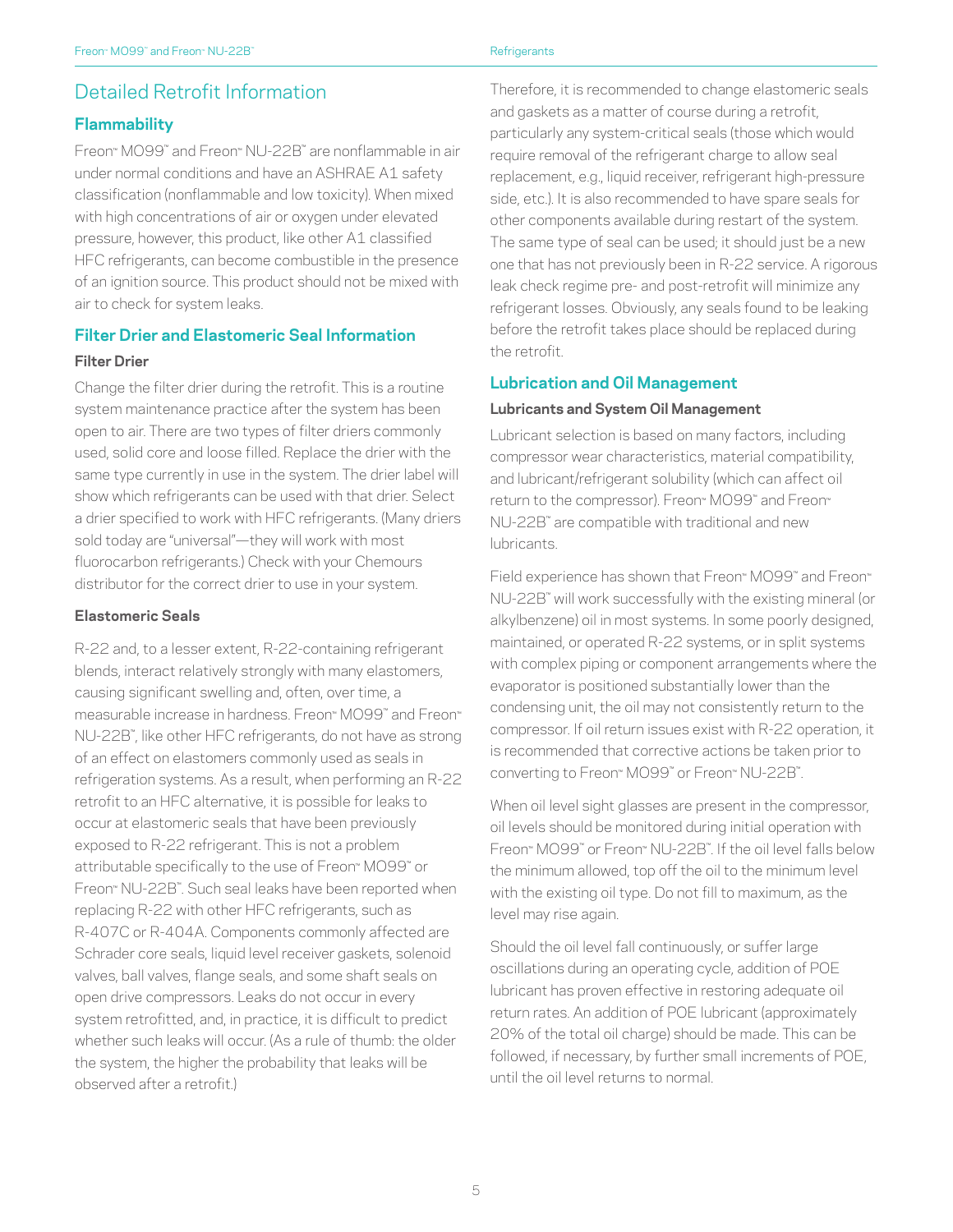When adding POE oil to the system, it is important to ensure that the oil level (immediately after addition) is kept below the system mid-point (e.g., mid-sight glass) oil level. In most cases, the process of recovering R-22 at the start of the retrofit also removes some of the existing lubricant from the system. As a result, there should be sufficient space for the addition of POE, if deemed necessary. If there is concern about overfilling the oil sump, some of the existing mineral oil or alkylbenzene can be drained prior to the equivalent addition of POE.

#### **Systems with Liquid Receivers**

When converting a refrigeration or AC system with a liquid receiver from R-22 to Freon™ MO99™ or Freon™ NU-22B™ , there is a possibility of trapping oil in the receiver by formation of a separate layer, if the oil discharge rate of the compressor is high, for example, when there is no oil separator system. Because it is impossible to know at any given time what the oil discharge rate of any compressor is, and it may change over time, it is recommended for systems with liquid receivers and no oil separators, that an addition of some POE (approximately 20% of the total oil charge) be made during the conversion. The addition of the appropriate POE for the system will assist in maintaining adequate oil solubility in the receiver in the event of a high discharge of oil from the compressor. There is no need to perform multiple system flushes or remove all of the mineral oil or alkylbenzene when converting to Freon™ MO99™ or Freon™ NU-22B™ .

Systems that have oil separators, such as supermarket parallel racks, when converted to Freon™ MO99™ or Freon™ NU-22B™ , have typically maintained lower oil circulation rates and not required the addition of POE to maintain solubility in liquid receivers.

#### **Enhanced Surface Tubing**

In systems containing enhanced tube surfaces in heat exchangers, large amounts of oil in circulation could potentially inhibit heat transfer and negatively impact system performance. If a specific system with enhanced heat transfer tubes is suspected or known to have high oil circulation rates, a partial charge (approximately 20%) of POE in the existing mineral oil will provide increased solubility of the lubricant in the refrigerant.

**Refrigerant Migration and Oil Miscibility**

Refrigerant migration, the movement of refrigerant (vapor and/or liquid) to the compressor during off-cycles, usually occurs when the compressor becomes colder than the rest of the system, creating a driving force. This typically happens during cold weather; however, refrigerant migration can occur under other conditions.

Systems operating with highly miscible refrigerant oil pairs (R-22/mineral oil or R-404A/POE) can dissolve a large amount of refrigerant into the oil in the compressor oil sump, due to refrigerant migration during off-cycles. Upon start-up, the dissolved refrigerant will rapidly flash from the oil, resulting in foaming, a drop in oil pressure, and reduced lubricity.

Concerns over refrigeration migration issues extend as well to converted systems with limited miscibility refrigerant/oil combinations, such as /mineral oil; because, in these cases, the potential exists to form separate oil and refrigerant layers in the compressor, with the refrigerant at the bottom. This potential can be reduced using properly functioning crankcase heaters. However, in compressors designed to lubricate the bearings by drawing oil specifically from the bottom of the oil sump, such as Trane 3-D and Danfoss SM scroll compressors, the refrigerant/oil combination in use should be highly miscible as an added precautionary measure to avoid the potential formation of a refrigerant layer at the bottom of the compressor oil sump. Because Freon™ MO99™ and Freon™ NU-22B™ refrigerant have the highest miscibility with POE lubricant, a single oil change in the compressor oil sump from mineral oil to an OEMapproved POE lubricant is recommended in these select cases to address potential refrigerant migration concerns. The impact of refrigerant migration and recommendations for converting systems from R-22 to Freon™ MO99™ or Freon™ NU-22B™ can be very equipment-specific. Consult the OEM or contact Chemours for specific questions.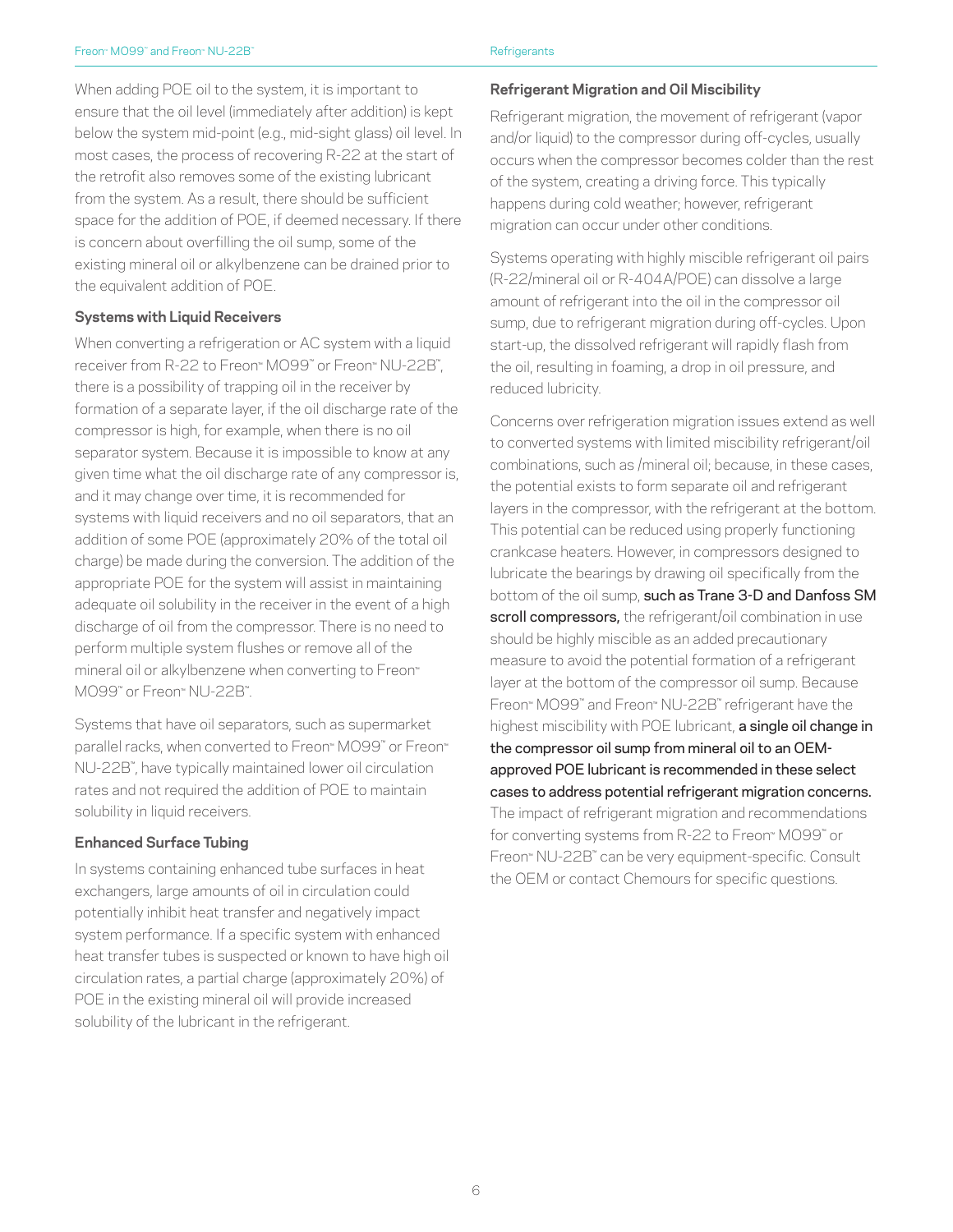#### **Direct Expansion Systems with Screw Compressors**

The complex lubrication and oil management system associated with screw compressors requires special consideration and evaluation when retrofitting to any alternate refrigerant. Depending on the system design, oil circulation rates vary and may far exceed typical rates seen with common reciprocating and scroll compressors, even when oil separation systems are installed.

So that the periods of high oil circulation rates do not lead to oil logging and performance concerns, for these systems, the use of OEM-approved POE lubricant is recommended when retrofitting an R-22 system to an HFC alternative, such as Freon™ MO99™ or Freon™ NU-22B™. To ensure adequate oil return through these complex screw systems, the change from the existing lubricant to POE should take place while the system is still operating with R-22. Once the system has been converted to POE, the retrofit from R-22 to Freon™ MO99™ or Freon™ NU-22B™ should proceed as outlined in these guidelines.

Consultation with the chiller and screw compressor OEMs on topics beyond oil management is also recommended for these systems. There may be additional system-specific elastomeric seals in the compressor that may need to be replaced during retrofit or programmed control settings related to pressure and temperature readings that would require involvement of the OEM for slight set point changes.

#### **Liquid Refrigerant Control**

The potential problems that poor liquid refrigerant control can cause in a refrigeration or air conditioning system can be severe and difficult to predict with certainty. Where flooding, slugging, or refrigerant migration can occur, corrective action should be taken. The proper course of action is normally dependent on the compressor type, system design, type of problem, and the refrigerant/ lubricant combination. Compressor or equipment manufacturers should be consulted for detailed guidance on liquid control for a specific system.

While undesirable for reasons previously described and often dependent on system design, management of liquid refrigerant in general may be accomplished by a variety of equipment or control strategies:

- **Minimize Refrigerant Charge:** Charge system with minimum amount of refrigerant required for proper operation. Keep the tubes in condensers, evaporators, and connecting lines to smallest practical size.
- **Pumpdown Cycle (Continuous or One-Time): Isolates** the refrigerant when compressor is not in operation, preventing refrigerant migration (see, for example, Copeland Application Engineering Bulletin AE-1182-R24).
- **Crank Case Heaters:** Maintains oil in the compressor at a temperature higher than coldest part of the system, driving refrigerant out of the compressor.
- **Suction Line Accumulators: Provides a temporary** storage vessel to trap liquid refrigerant that has flooded back; especially important for heat pump systems.

#### **Liquid Control Issues During Refrigerant Conversions (Retrofits)**

When systems designed for a particular refrigerant gas need to be converted to operate on another refrigerant, there are a few liquid control issues that require specific attention as detailed below.

#### **System Charging and Operation**

If present, sight glasses in the liquid line can be used in most cases as a guide to system charge; but, correct system charge must be determined by measuring system operating conditions (discharge and suction pressures, suction line temperature, compressor motor amps, superheat, etc.). Attempting to charge until the sight glass is "full" (bubble-free) may result in overcharging the refrigerant. Please read the section on "How to Determine Suction Pressure, Superheat, and Subcool" for details on estimating when a system is full, without relying solely on the sight glass observations.

For any of the 400-series refrigerant blends, like Freon™ MO99™ and Freon™ NU-22B™ , it is reasonable to expect to see some bubbles in the sight glass that are entrained in the liquid, not flashing off, even once the system is properly filled. It is also possible to have a "milky" or cloudy sight glass; this observation alone should not be cause for concern, as it is generally a result of a light scattering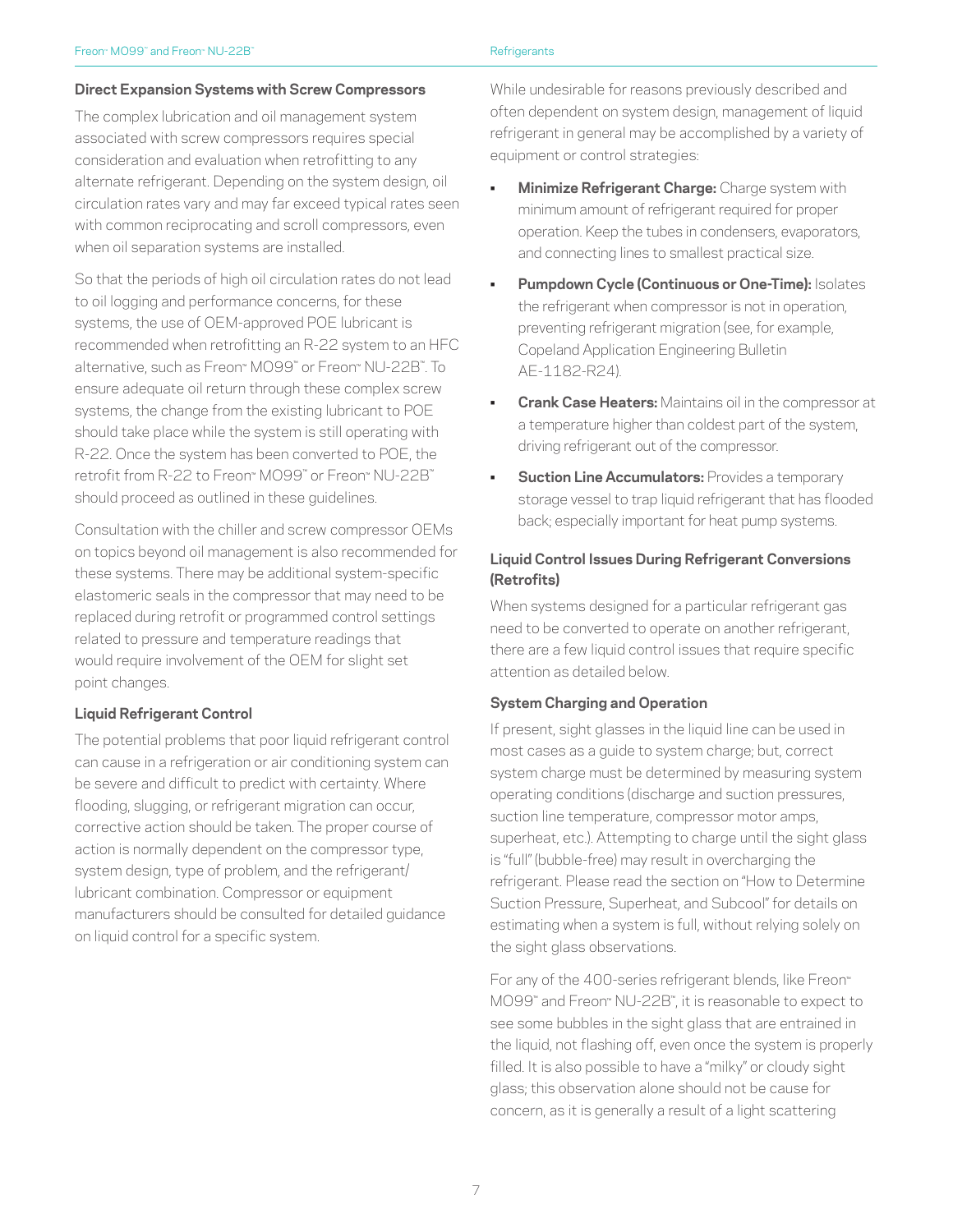effect of the partially miscible oil in liquid refrigerant and typically will clear up over time. If the cloudy sight glass persists for an extended period, it may be an indication of higher oil discharge from the compressor. Details on managing systems with higher oil circulation rates can be found in the "Lubricants and System Oil Management" section.

Ensuring that the correct evaporator exit and compressor suction superheat is set is very important for reliable system operation with Freon™ MO99™ and Freon™ NU-22B™ . Experience has shown that superheat (at the compressor inlet) for Freon™ MO99™ and Freon™ NU-22B™ should be the same as for the refrigerant being replaced.

#### **Flood Back, Superheat, and Temperature Glide**

Flood back (incomplete evaporation of liquid refrigerant in the evaporator), due to inadequate superheat, may be caused by an oversized or improperly adjusted thermoplastic expansion valve (TXV) and can lead to liquid slugging and/or bearing washout in the compressor.

For air conditioning or refrigeration systems being converted from R-22 to Freon™ MO99™ or Freon™ NU-22B™ refrigerant, the mass flow rates are similar, such that a TXV (valve body, power-head, or nozzle/orifice) properly sized and operating well for R-22 should not need replacement when switching to Freon™ MO99™ or Freon™ NU-22B™ .

However, it may be necessary to slightly adjust the TXV, due to the temperature glide effect and small suction pressure differences of the new refrigerant. The need for adjustment will depend on current valve set points and amount of superheat desired to achieve appropriate system performance. Detailed guidelines on measuring and setting superheat for Freon™ MO99™ and Freon™ NU-22B™ can be found in the "How to Determine Suction Pressure, Superheat, and Subcool" section. Because the mass flow rates and pressure-temperature curves for R-22, Freon™ MO99™ , and Freon™ NU-22B™ are very close, only minor adjustments should be required for properly sized components. Conversion kits are available to convert some older nonadjustable TXVs into adjustable type, without replacing the valve, if need be.

Freon™ MO99™ and Freon™ NU-22B™ will also work well in systems designed with fixed expansion devices, such as capillary tubes, pistons, or other fixed orifices; in most cases, a change in expansion device is not required.

In these nonadjustable systems, the refrigerant charge size is critical, and extra care should be used when weighing and charging the refrigerant. As stated in the retrofit steps, when charging Freon™ MO99™ or Freon™ NU-22B™ to these critically charged systems, begin with approximately 85% of the original R-22 charge weight. Once conditions stabilize, additional refrigerant can be added in small increments as needed to achieve the desired superheat for the system.

During any refrigerant charging process, as system pressures are being monitored, if the condenser (head) pressure rises significantly above typical levels expected with R-22, and necessary refrigerant charge weight has not been reached, STOP CHARGING and ensure there is not a restriction in the flow. Fixed expansion devices are designed with small diameters to properly meter flow; a restriction in the path can lead to high condenser pressures and/or starving of the evaporator.

If condenser pressures remain high after verifying the system has no line restriction and is not overcharged, the suction superheat should be checked. If the suction superheat is higher than typically observed with R-22, it is possible that the existing fixed expansion device is undersized. The replacement option for each type of device and system will vary based on design. However, in general, fixed pistons and orifices can be replaced with an orifice of a larger size or a TXV designed for use with R-22. Capillary tubes, if undersized for Freon™ MO99™ or Freon™ NU-22B™ , can also be replaced with a shorter or wider tube or a TXV designed for use with R-22.

#### **Refrigerant Recovery Information**

Most recovery or recycle equipment used for R-22 can be used for Freon™ MO99™ and Freon™ NU-22B™ . Use standard procedures to avoid cross-contamination when switching from one refrigerant to another. Most recovery or recycle machines can use the same compressor oil that was used for the HCFC refrigerant. However, some modifications may be necessary, such as a different kind of drier or moisture indicator. Consult the equipment manufacturer for specific recommendations.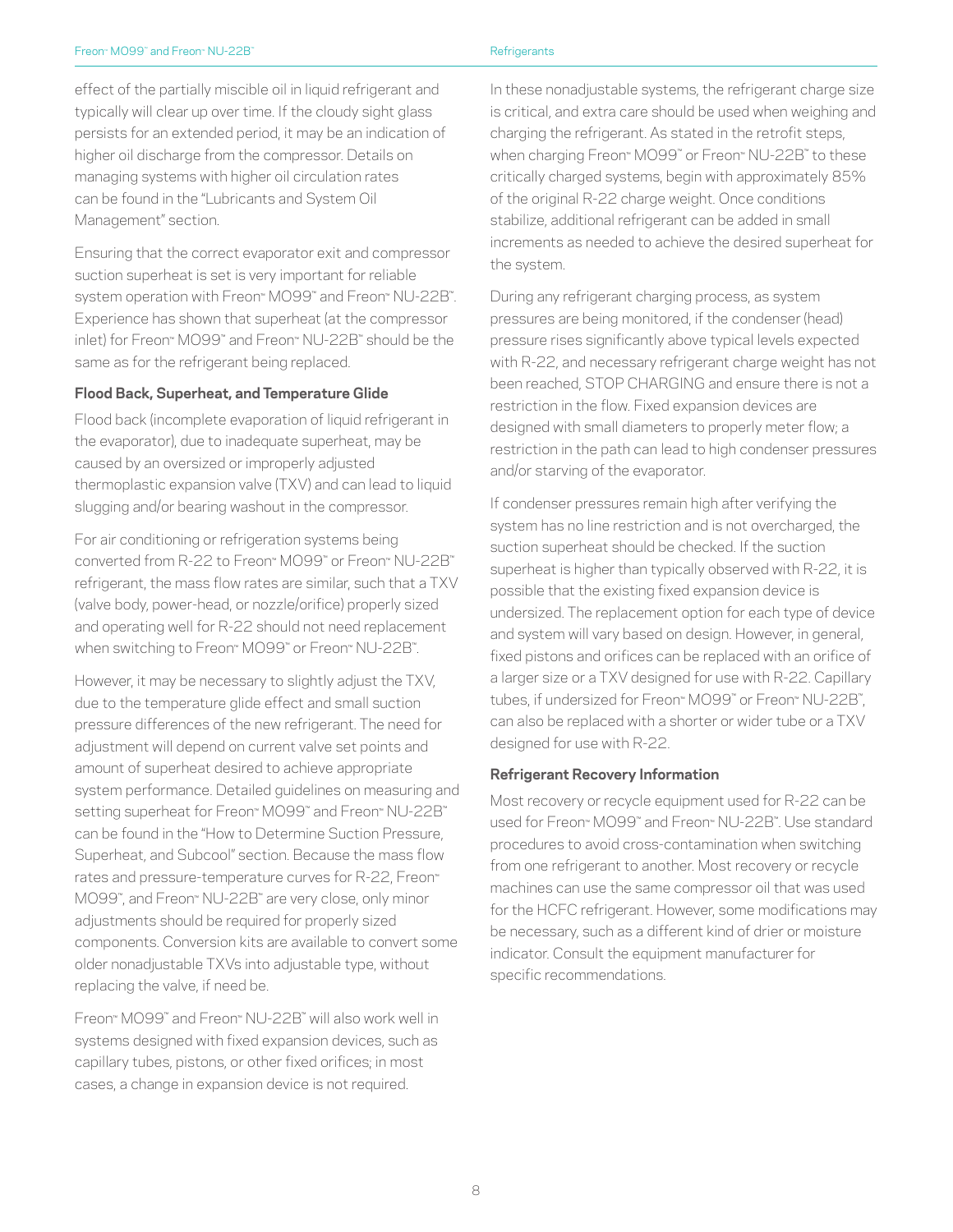#### **Expected Performance After Retrofit**

#### **Operational Set Points**

Freon™ MO99™ and Freon™ NU-22B™ have been designed to closely match the pressure, temperature, enthalpy, and mass flow properties of R-22. Therefore, in most cases, the operational set points currently used for evaporator pressures, thermal expansion valves, condenser head pressure control, etc., will be adequate for Freon™ MO99™ or Freon™ NU-22B™ . After replacing R-22 with Freon™ MO99™ or Freon™ NU-22B™ , start up the system and allow it to stabilize using the existing R-22 set points. If desired, after the system has stabilized, operating controls can be fine-tuned to optimize system performance. Detailed instructions for measuring and setting suction pressure, superheat, and subcooling can be found at the end of this bulletin.

Cooling capacity and energy efficiency depend greatly on system design, operating conditions, and the actual condition of the equipment. Freon™ MO99™ and Freon™ NU-22B™ provide similar cooling capacity and energy efficiency to R-22 in most systems. Actual performance depends on system design and operating conditions.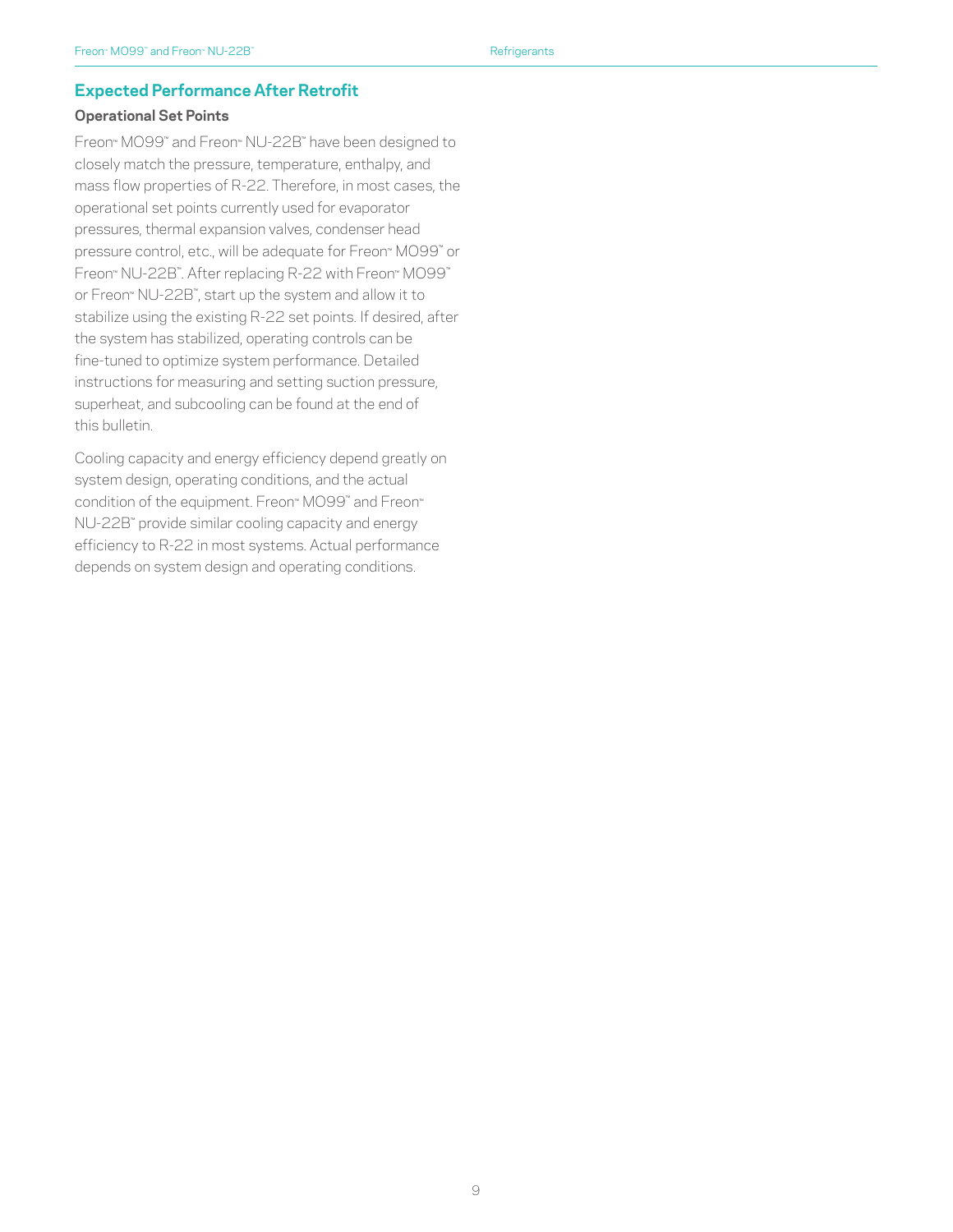# Appendix A: Physical Properties

**Table 1.** Physical Properties of Freon™ MO99™ and Freon™ NU-22B™ (Properties Calculated Using REFPROP Version 10.0, NIST 2018)

| <b>Physical Property</b>             | <b>Unit</b>        | Freon <sup>®</sup> M099 <sup>®</sup> | Freon <sup>™</sup> NU-22B <sup>™</sup> | $R-22$  |
|--------------------------------------|--------------------|--------------------------------------|----------------------------------------|---------|
| Boiling Point (1 atm)                | $\circ$ F          | $-44.2$                              | $-42.4$                                | $-41.5$ |
| Vapor Pressure at 77 °F              | psia               | 142.2                                | 139.5                                  | 151.4   |
| Liquid Density at 77 °F              | lb/ft <sup>3</sup> | 71.6                                 | 72.0                                   | 74.3    |
| Density, Satd. Vapor at 77 °F        | lb/ft <sup>3</sup> | 3.03                                 | 3.28                                   | 2.76    |
| Ozone Depletion Potential            | $CFC-11 = 1.0$     |                                      |                                        | 0.05    |
| Global Warming Potential, AR5 Values | $C_0 = 1$          | 2059                                 | 2290                                   | 1760    |

#### **Table 2.** Composition of Freon™ MO99™ and Freon™ NU-22B™ (wt%)

|                            | <b>HFC-32</b> | <b>HFC-125</b> | <b>HFC-134a</b> | $n$ -butane (R-600) | i -butane (R-600a) ' | i-pentane (R-601a) |
|----------------------------|---------------|----------------|-----------------|---------------------|----------------------|--------------------|
| Freon™ M099™               | 8.5           | 45.0           | 44.2            | ⊥.                  | 0.C                  | 0.6                |
| Freon <sup>™</sup> NU-22B™ | 0.0           | 55.0           | 42.0            | 0.0                 | 3 <sub>c</sub>       | 0.0                |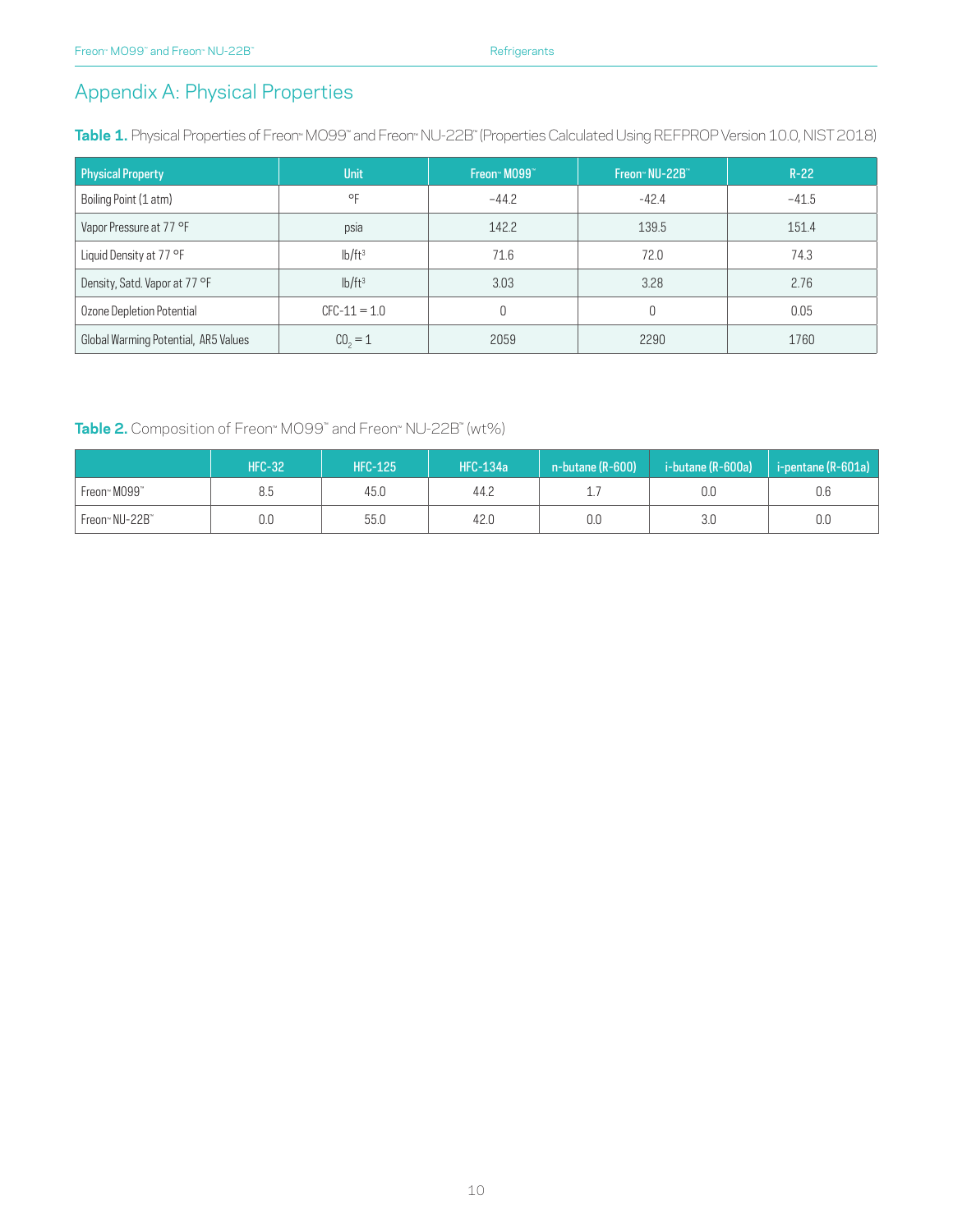# Appendix B: Checklist

# **Retrofit Checklist for Converting CFC or HCFC Systems to Freon™ MO99™ or Freon™ NU-22B™**

#### **1. Establish baseline performance with existing refrigerant.**

- **•** Use the System Data Sheet provided in this bulletin.
- **•** Note the oil type in use and system operating data (if system is operating properly).
- **•** Check for existing leaks, and repair.
- **2. Remove existing refrigerant charge from system.** Need 10–15 in Hg vacuum [50–67 kPa absolute] to remove charge.
	- **•** Use recovery cylinder. (DO NOT vent to atmosphere.)
	- Weigh amount removed (if possible):
	- **•** Break the vacuum with dry nitrogen.

#### **3. Replace the filter drier.**

- **•** Replace the drier with the same type currently in use in the system.
- **4. Replace critical elastomeric seals/gaskets; check oil/add POE lubricant where applicable (see below):**
	- **•** Check and replace elastomeric seals and gaskets that cannot be replaced without removal of refrigerant.
		- Components commonly affected are Schrader core seals, liquid level receiver gaskets, solenoid valves, ball valves, flange seals, or shaft seals on open drive compressors; but, all external seals in contact with the refrigerant should be viewed as a potential post-retrofit leak source.
	- **•** Check that oil is in good condition; replace if necessary

#### **Note:** Add 20% POE lubricant to R-22 systems with liquid receivers or with known or potential oil return issues.

— One-time change to POE lubricant in compressor oil sump is recommended for R-22 systems with Trane 3-D or Danfoss SM scroll compressors.

#### **5. Evacuate system and check for leaks.**

- **•** Does the system hold a vacuum?
- **•** Break vacuum with dry nitrogen; pressurize to below the system design pressure.
- **•** Does the system hold pressure?
- **•** Check for any leaks, and make repairs as necessary.

#### **6. Charge system with Freon™ MO99™ or Freon™ NU-22B™ refrigerant.**

- **•** Remove liquid only from cylinder.
- **•** The initial charge amount should be approximately 85% of the standard charge for R-22. The final charge amount will vary by system, but will be approximately 95% of the original R-22 charge.
- **•** Attention should be given to critically charged systems (with fixed orifices/capillary tubes) to ensure equipment is not overcharged. (Monitor discharge pressure.) Note: Do not charge liquid refrigerant into the compressor. This will cause serious irreversible damage.

#### **7. Adjust TXV and/or refrigerant charge in small increments to achieve the same superheat as the original system. If adjustment is not possible or adequate, replace expansion device.**

#### **8. Monitor oil levels in compressor.**

- **•** If the oil level falls below the minimum, top off to the minimum level with the existing oil type.
- **•** If the oil level continuously falls or large oscillations occur during operation, add approximately 20% of an equivalent POE, or more if needed, until oil return becomes normal.
- **•** If a sudden surge in oil level occurs (e.g., during/just after defrost), or if there is concern about overfilling, a portion (approximately 20%) of the existing mineral oil or alkylbenzene can be drained prior to the equivalent addition of POE.

#### **9. Label system clearly. Ensure System Data Sheet is completed and filed securely.**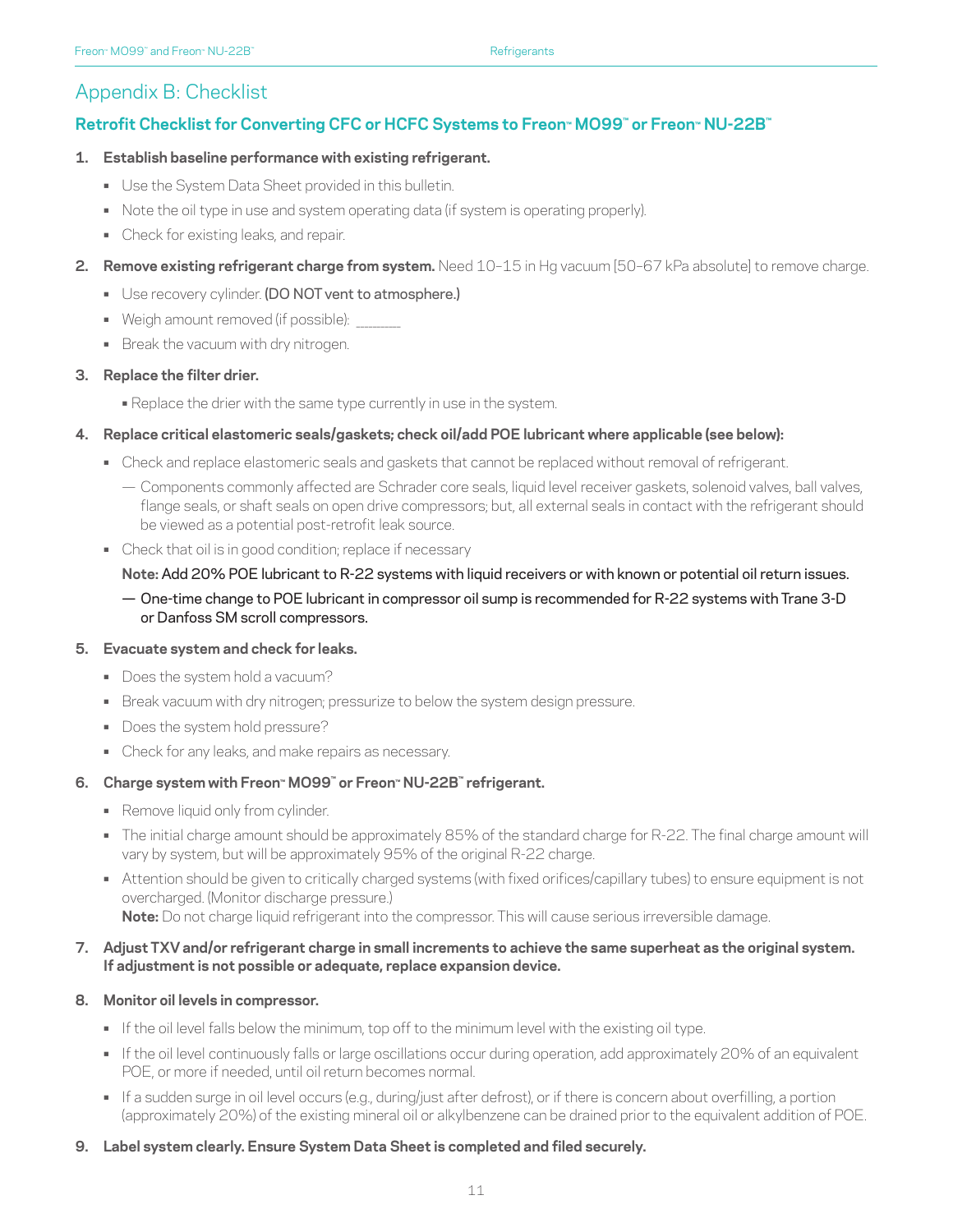# **System Data Sheet**

| <b>Expansion Device (check one):</b> |  |
|--------------------------------------|--|
|                                      |  |
| If Expansion Valve:                  |  |
|                                      |  |
|                                      |  |
|                                      |  |

 $\mathcal{L}_\text{max} = \mathcal{L}_\text{max} = \mathcal{L}_\text{max} = \mathcal{L}_\text{max} = \mathcal{L}_\text{max} = \mathcal{L}_\text{max} = \mathcal{L}_\text{max} = \mathcal{L}_\text{max} = \mathcal{L}_\text{max} = \mathcal{L}_\text{max} = \mathcal{L}_\text{max} = \mathcal{L}_\text{max} = \mathcal{L}_\text{max} = \mathcal{L}_\text{max} = \mathcal{L}_\text{max} = \mathcal{L}_\text{max} = \mathcal{L}_\text{max} = \mathcal{L}_\text{max} = \mathcal{$ 

| Date/Time                                |  |  |
|------------------------------------------|--|--|
| Refrigerant                              |  |  |
| Charge Size (lb)                         |  |  |
| Ambient Temperature (°F)                 |  |  |
| Compressor                               |  |  |
| Suction Temperature (°F)                 |  |  |
| Suction Pressure (psig)                  |  |  |
| Discharge Temperature (°F)               |  |  |
| Discharge Pressure (psig)                |  |  |
| Evaporator                               |  |  |
| Coil Air/H <sub>2</sub> O In T (°F)      |  |  |
| Coil Air/H <sub>2</sub> O Out T (°F)     |  |  |
| Operating Service Temperature (°F)       |  |  |
| Condenser                                |  |  |
| Coil Air/H <sub>2</sub> O In T (°F)      |  |  |
| Coil Air/H <sub>2</sub> O Out T (°F)     |  |  |
| Superheat and Subcool (derived values)   |  |  |
| Refrigerant T at Superheat Ctl. Pt. (°F) |  |  |
| Calculated Superheat (°F)                |  |  |
| Expansion Device Inlet T (°F)            |  |  |
| Calculated Subcool (°F)                  |  |  |
| Motor Amps (If Rack: Total)              |  |  |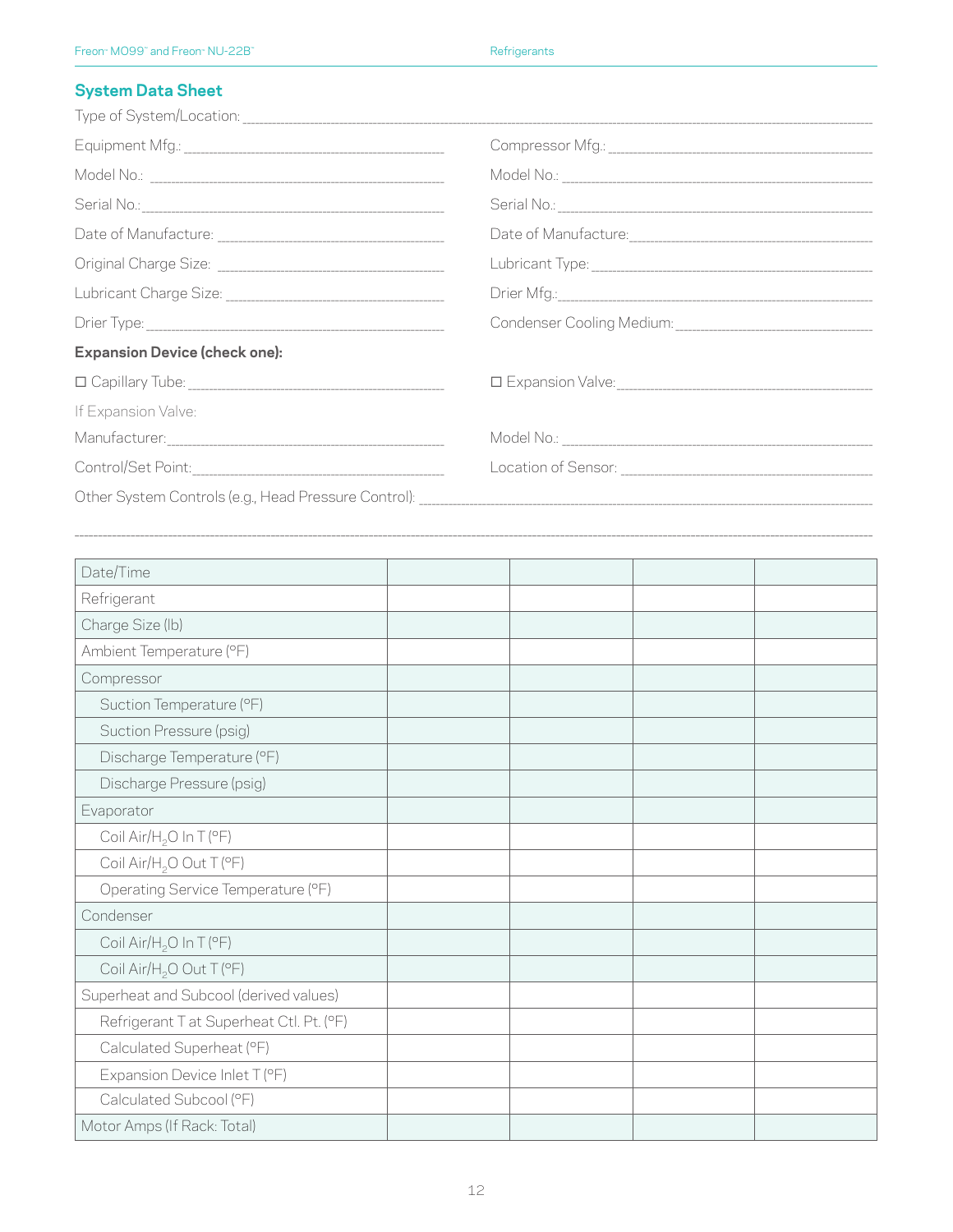# Appendix C: Pressure-Temperature Information

#### **How to Read the Pressure-Temperature Chart**

**Appendix C (Table 5)** contains pressure-temperature charts for the refrigerants discussed in this bulletin. Two temperatures are shown for Freon™ MO99™ and Freon™ NU-22B™ at a given pressure:

- Saturated Liquid Temperature (Bubble Point)—In the condenser, this is the point at which the last bit of vapor has condensed. This temperature-pressure should be used when determining the system subcooling as well as the temperature-pressure value of product stored in a refrigerant cylinder.
- Saturated Vapor Temperature (Dew Point)—In the evaporator, this is the temperature at which the last drop of liquid has just boiled. Above this temperature, the refrigerant will be superheated vapor. This pressuretemperature should be used in determining the system superheat.

#### **How to Determine Suction Pressure, Superheat, and Subcool**

#### **Suction Pressure**

In many cases, the evaporator pressure setting used for R-22 will provide adequate performance when using Freon<sup>™</sup> MO99™ or Freon™ NU-22B™ . However, if it is determined some adjustment is needed, refer to **Appendix C** ("Average Condenser Set Points" [Table 3] and "Average Evaporator Set Points" [Table 4]) and proceed as follows: Determine the expected average evaporator temperature using R-22 (from the baseline data you collected prior to the retrofit). Find the same expected evaporator temperature in the Saturated Vapor (Dew Point) column for Freon™ MO99™ or Freon™ NU-22B™ . Note the corresponding pressure for this temperature. This is the approximate suction pressure at which the system should operate.

#### **Superheat**

In many cases, the superheat settings used for R-22 will provide adequate performance when using Freon™ MO99™ or Freon™ NU-22B™ . However, if it is determined an adjustment is needed, refer to the P-T chart **(Appendix C [Table 5])** and proceed as follows: First, measure the suction pressure, and using the saturated vapor pressure (dew point) table for Freon™ MO99™ or Freon™ NU-22B™, determine the saturated vapor temperature corresponding to that measured pressure. Next, measure the suction temperature at the evaporator exit (for evaporator superheat) or at the compressor inlet (for suction superheat), and subtract the previously determined dew point temperature for Freon™ MO99™ or Freon™ NU-22B™ to give the amount of vapor superheat. Adjust TXV, if necessary, to increase or decrease superheat. In general, the superheat for Freon™ MO99™ or Freon™ NU-22B™ operation should be similar to that used previously during R-22 operation.

#### **Subcool**

Using the saturated liquid pressure (bubble point) tables in **P-T Chart <b>Appendix C (Table 5)** for Freon™ MO99™ or Freon™ NU-22B™ , determine the saturated liquid temperature for the measured condensing pressure (usually the high-side pressure). Measure the refrigerant liquid line temperature and subtract it from the previously determined bubble point temperature for Freon™ MO99™ or Freon™ NU-22B™ to give the amount of liquid subcool.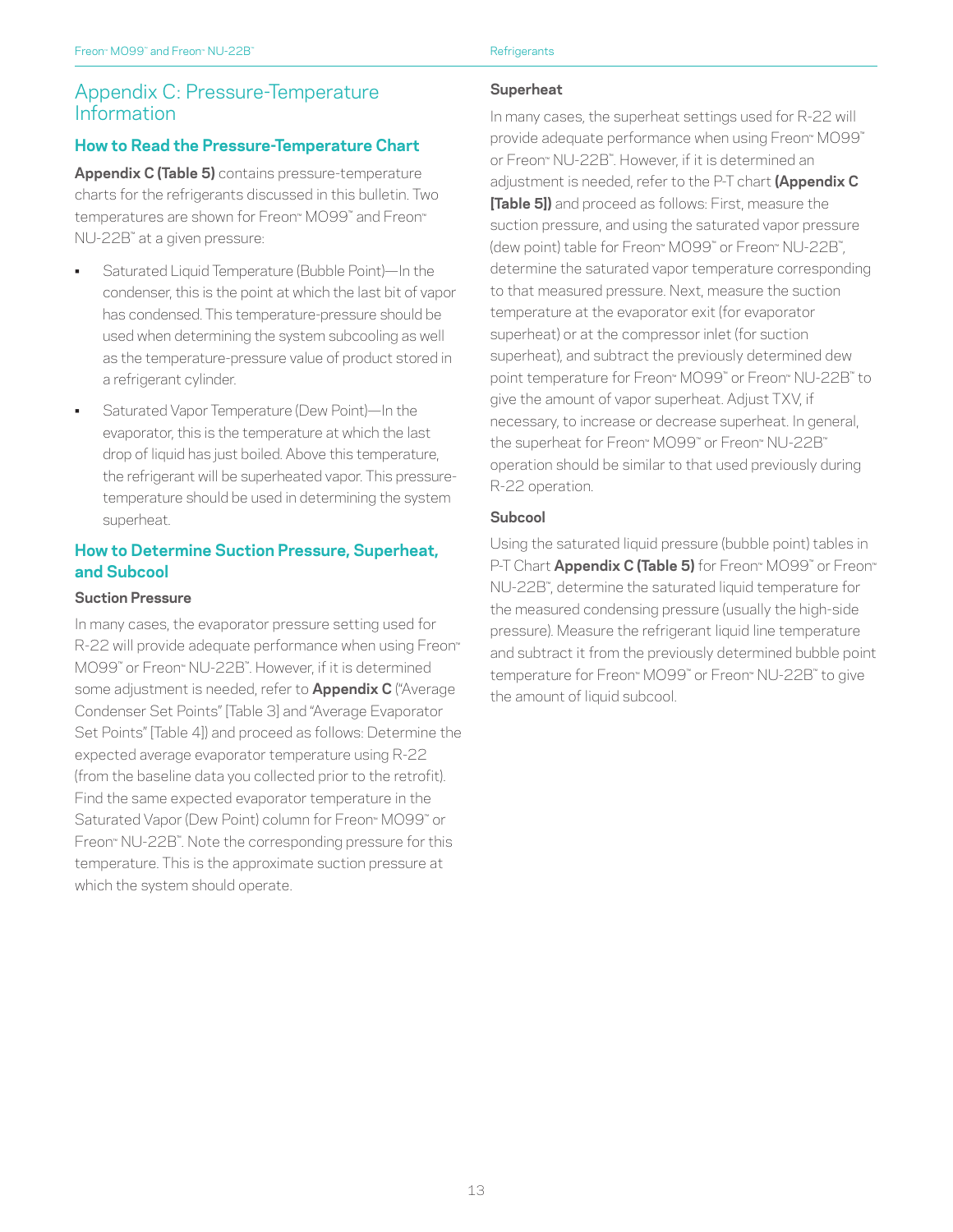#### Table 3. Condenser Pressure Set Points (Based on 20 °F Evaporator, 10 °F Subcooling)

| $R-22$ , psig | Average Condenser Temperature, °F | Freon <sup>®</sup> M099 <sup>®</sup> , psig | Freon <sup>®</sup> NU-22B <sup>®</sup> , psig |
|---------------|-----------------------------------|---------------------------------------------|-----------------------------------------------|
| 143.4         | $80\,$                            | 143.9                                       | 145.4                                         |
| 148.0         | 82                                | 148.7                                       | 150.2                                         |
| 152.8         | 84                                | 153.6                                       | 155.1                                         |
| 157.8         | 86                                | 158.6                                       | 160.1                                         |
| 162.8         | 88                                | 163.8                                       | 165.2                                         |
| 168.0         | $90\,$                            | 169.1                                       | 170.4                                         |
| 173.2         | 92                                | 174.6                                       | 175.7                                         |
| 178.7         | 94                                | 180.1                                       | 181.2                                         |
| 184.2         | 96                                | 185.8                                       | 186.7                                         |
| 189.8         | $98\,$                            | 191.7                                       | 192.4                                         |
| 195.6         | 100                               | 197.6                                       | 198.2                                         |
| 201.5         | 102                               | 203.7                                       | 204.1                                         |
| 207.5         | 104                               | 209.9                                       | 210.2                                         |
| 213.7         | 106                               | 216.3                                       | 216.3                                         |
| 220.0         | 108                               | 222.8                                       | 222.6                                         |
| 226.4         | 110                               | 229.4                                       | 229.0                                         |
| 232.9         | 112                               | 236.1                                       | 235.6                                         |
| 239.5         | 114                               | 243.0                                       | 242.3                                         |
| 246.3         | 116                               | 250.0                                       | 249.1                                         |
| 253.2         | 118                               | 257.1                                       | 256.0                                         |
| 260.2         | 120                               | 264.4                                       | 263.1                                         |
| 267.3         | 122                               | 271.8                                       | 270.3                                         |
| 274.6         | 124                               | 279.3                                       | 277.7                                         |
| 282.0         | 126                               | 287.0                                       | 285.2                                         |
| 289.5         | 128                               | 294.8                                       | 292.8                                         |
| 297.1         | 130                               | 302.7                                       | 300.6                                         |
| 304.8         | 132                               | 310.7                                       | 308.6                                         |
| 312.7         | 134                               | 318.9                                       | 316.6                                         |
| 320.7         | 136                               | 327.2                                       | 324.9                                         |
| 328.8         | 138                               | 335.7                                       | 333.3                                         |
| 337.1         | 140                               | 344.2                                       | 341.8                                         |

In general, the condensing pressure of R-22, Freon™ MO99™ , and Freon™ NU-22B™ are very close and will require minimal adjustment to control set points. After converting from R-22 to Freon™ MO99™ or Freon™ NU-22B™, the condensing pressure can be determined by locating the desired average condenser temperature (or R-22 pressure setting) in Table 3 and determining the new set point required for equivalent operation with Freon™ MO99™ or Freon™ NU-22B™ .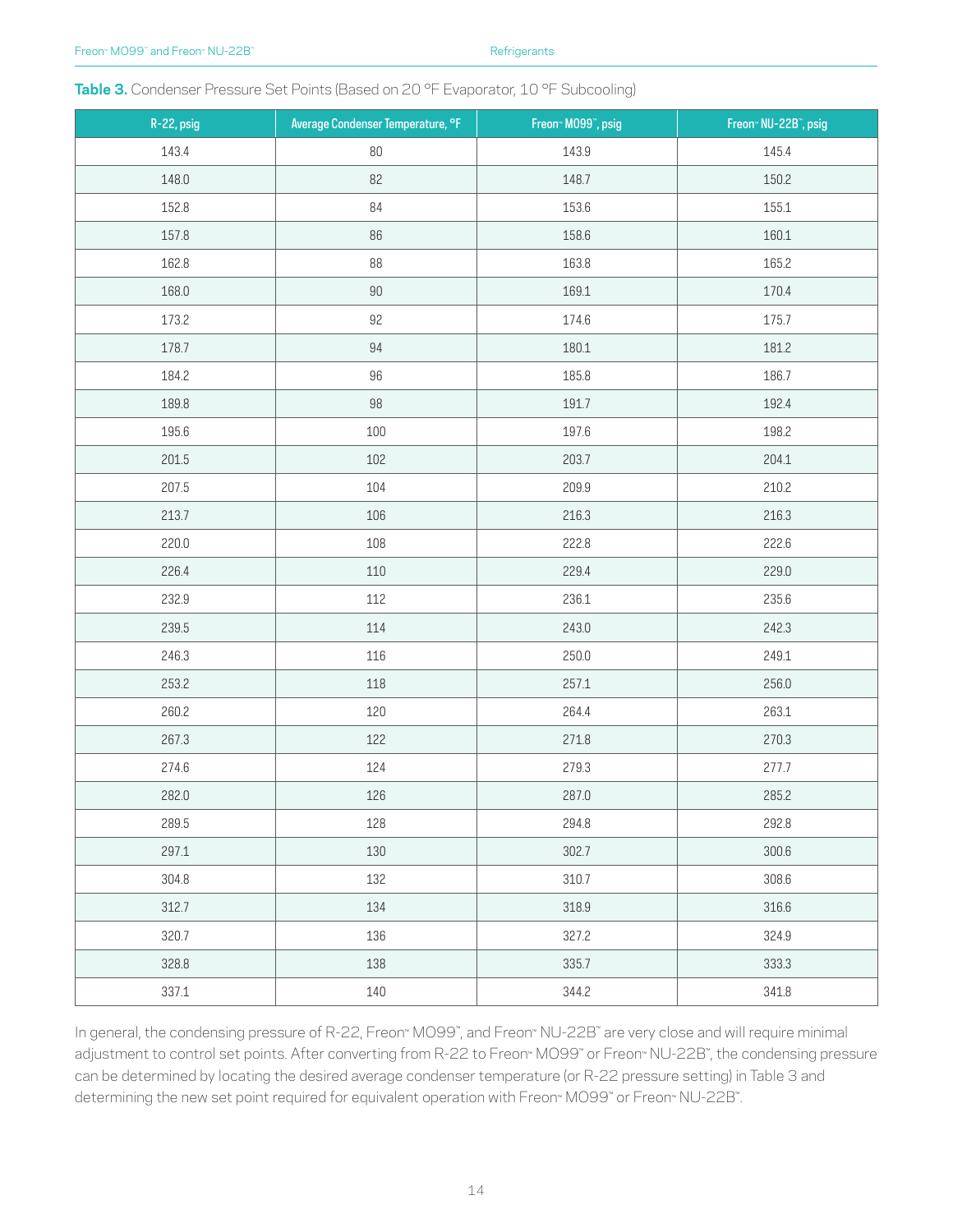|  |  |  |  | Table 4. Evaporator Suction Pressure Set Points (Based on 105 °F Condenser, 95 °F Liquid Line) |
|--|--|--|--|------------------------------------------------------------------------------------------------|
|--|--|--|--|------------------------------------------------------------------------------------------------|

| R-22, psig | Average Evaporator Temperature, °F | Freon <sup>®</sup> M099 <sup>®</sup> , psig | Freon <sup>®</sup> NU-22B <sup>®</sup> , psig |
|------------|------------------------------------|---------------------------------------------|-----------------------------------------------|
| $10.1\,$   | $-20$                              | 7.6                                         | 5.7                                           |
| $11.2\,$   | $-18$                              | 8.6                                         | $6.7\,$                                       |
| 12.4       | $-16$                              | 9.7                                         | $7.8\,$                                       |
| 13.6       | $-14$                              | $10.9\,$                                    | $\,8.9$                                       |
| 14.9       | $-12$                              | 12.1                                        | $10.1\,$                                      |
| 16.2       | $-10$                              | 13.4                                        | 11.3                                          |
| $17.6\,$   | $^{\rm -8}$                        | 14.8                                        | 12.5                                          |
| $19.1\,$   | $^{\rm -6}$                        | 16.2                                        | 13.8                                          |
| 20.6       | $-4$                               | 17.7                                        | 15.2                                          |
| 22.2       | $-2$                               | 19.2                                        | 16.6                                          |
| 23.8       | $\mathsf{O}\xspace$                | 20.8                                        | 18.0                                          |
| 25.5       | $\overline{c}$                     | 22.5                                        | 19.5                                          |
| 27.2       | $\overline{4}$                     | 24.2                                        | 21.1                                          |
| 29.0       | $6\,$                              | 26.0                                        | 22.7                                          |
| 30.9       | $\, 8$                             | 27.8                                        | 24.4                                          |
| 32.8       | $10\,$                             | 29.7                                        | 26.1                                          |
| 34.8       | $12\,$                             | 31.7                                        | 27.8                                          |
| 36.9       | $14\,$                             | 33.7                                        | 29.7                                          |
| 39.0       | $16\,$                             | 35.8                                        | 31.6                                          |
| 41.1       | $18\,$                             | 37.9                                        | 33.5                                          |
| 43.3       | $20\,$                             | 40.2                                        | 35.5                                          |
| 45.6       | 22                                 | 42.4                                        | 37.6                                          |
| 47.9       | 24                                 | 44.8                                        | 39.7                                          |
| $50.3\,$   | 26                                 | 47.2                                        | 41.9                                          |
| 52.8       | 28                                 | 49.6                                        | 44.2                                          |
| 55.3       | $30\,$                             | 52.2                                        | 46.6                                          |
| 57.9       | 32                                 | 54.7                                        | 49.0                                          |
| 60.5       | $34\,$                             | 57.4                                        | 51.5                                          |
| 63.2       | 36                                 | 60.1                                        | 54.0                                          |
| 65.9       | $38\,$                             | 62.9                                        | 56.7                                          |
| 68.7       | $40\,$                             | 65.7                                        | 59.4                                          |
| $71.6\,$   | $42\,$                             | 68.9                                        | 62.1                                          |
| 74.5       | $44\,$                             | 71.5                                        | 65.0                                          |
| $77.6\,$   | $46\,$                             | 69.3                                        | 67.9                                          |

After converting from R-22 to Freon™ MO99™ or Freon™ NU-22B™, the evaporator temperature can be set by locating the desired average evaporator temperature (or R-22 evaporator pressure) in Table 4 and determining the new set point required for Freon™ MO99" or Freon™ NU-22B", in order to achieve an equivalent average evaporator temperature.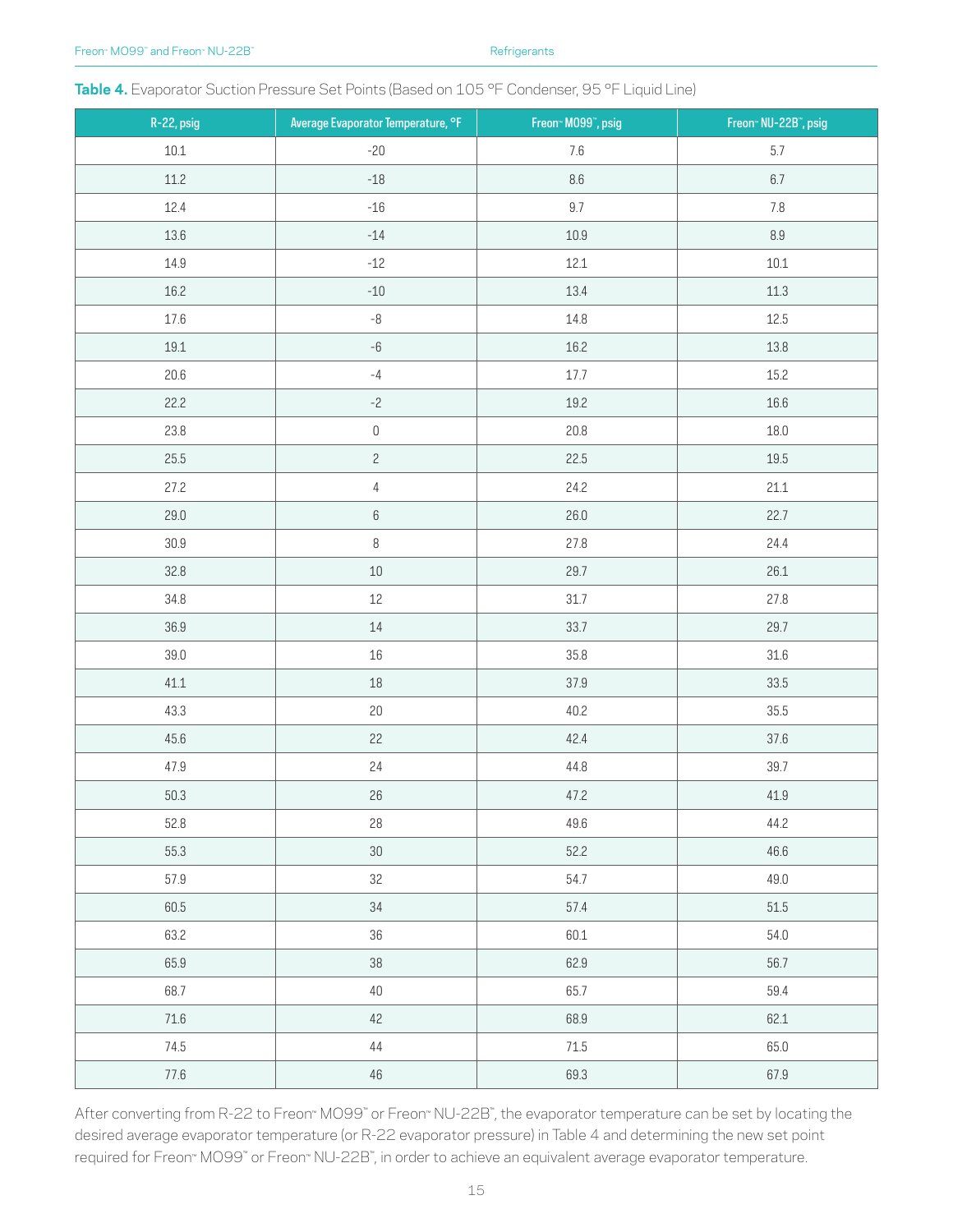### **Table 5.** Freon™ MO99™ and Freon™ NU-22B™ Pressure-Temperature Data (ENG)

|                           | $R-22$              | Freon™ M099™             |                        | Freon <sup>™</sup> NU-22B™ |                        |  |
|---------------------------|---------------------|--------------------------|------------------------|----------------------------|------------------------|--|
|                           |                     | <b>Saturated Liquid</b>  | <b>Saturated Vapor</b> | <b>Saturated Liquid</b>    | <b>Saturated Vapor</b> |  |
| Pressure, psig            | Saturated Temp., °F | Temp. (Bubble Point), °F | Temp. (Dew Point), °F  | Temp. (Bubble Point), °F   | Temp. (Dew Point), °F  |  |
| $-6$                      | $-60.5$             | $-63.0$                  | $-51.5$                | $-61.5$                    | $-51.1$                |  |
| $-5$                      | $-56.7$             | $-59.3$                  | $-47.8$                | $-57.7$                    | $-47.4$                |  |
| $-4$                      | $-53.3$             | $-55.8$                  | $-44.5$                | $-54.2$                    | $-44.0$                |  |
| $-3$                      | $-50.0$             | $-52.6$                  | $-41.3$                | $-50.9$                    | $-40.9$                |  |
| $-2$                      | $-47.0$             | $-49.6$                  | $-38.4$                | $-47.9$                    | $-38.0$                |  |
| $^{\mbox{{\small -1}}}$   | $-44.1$             | $-46.8$                  | $-35.6$                | $-45.1$                    | $-35.2$                |  |
| $\mathbb O$               | $-41.4$             | $-44.2$                  | $-33.0$                | $-42.4$                    | $-32.6$                |  |
| $\mathbf{1}$              | $-38.9$             | $-41.7$                  | $-30.6$                | $-39.8$                    | $-30.1$                |  |
| $\overline{c}$            | $-36.5$             | $-39.3$                  | $-28.2$                | $-37.4$                    | $-27.8$                |  |
| $\ensuremath{\mathsf{3}}$ | $-34.2$             | $-37.0$                  | $-26.0$                | $-35.1$                    | $-25.5$                |  |
| $\sqrt{4}$                | $-32.0$             | $-34.8$                  | $-23.9$                | $-32.9$                    | $-23.4$                |  |
| $5\,$                     | $-29.8$             | $-32.7$                  | $-21.8$                | $-30.7$                    | $-21.3$                |  |
| $6\,$                     | $-27.8$             | $-30.7$                  | $-19.8$                | $-28.7$                    | $-19.4$                |  |
| $\overline{7}$            | $-25.8$             | $-28.8$                  | $-18.0$                | $-26.7$                    | $-17.5$                |  |
| 8                         | $-24.0$             | $-26.9$                  | $-16.1$                | $-24.8$                    | $-15.6$                |  |
| $\boldsymbol{9}$          | $-22.1$             | $-25.1$                  | $-14.4$                | $-23.0$                    | $-13.9$                |  |
| 10                        | $-20.4$             | $-23.4$                  | $-12.6$                | $-21.2$                    | $-12.1$                |  |
| 12                        | $-17.0$             | $-20.1$                  | $-9.4$                 | $-17.8$                    | $-8.9$                 |  |
| 14                        | $-13.8$             | $-16.9$                  | $-6.3$                 | $-14.6$                    | $-5.8$                 |  |
| 16                        | $-10.8$             | $-13.9$                  | $-3.4$                 | $-11.6$                    | $-2.8$                 |  |
| 18                        | $-7.9$              | $-11.1$                  | $-0.6$                 | $-8.7$                     | $-0.1$                 |  |
| 20                        | $-5.2$              | $-8.4$                   | 2.0                    | $-6.0$                     | 2.6                    |  |
| 22                        | $-2.5$              | $-5.8$                   | 4.6                    | $-3.4$                     | 5.1                    |  |
| 24                        | 0.0                 | $-3.4$                   | 7.0                    | $-0.8$                     | 7.6                    |  |
| 26                        | 2.4                 | $-1.0$                   | 9.3                    | $1.6\,$                    | $9.9\,$                |  |
| 28                        | 4.7                 | 1.3                      | 11.6                   | 3.9                        | 12.2                   |  |
| 30                        | 6.9                 | 3.5                      | 13.7                   | 6.1                        | 14.4                   |  |
| 32                        | 9.1                 | 5.7                      | 15.8                   | 8.3                        | 16.5                   |  |
| 34                        | 11.2                | 7.7                      | 17.8                   | 10.4                       | 18.5                   |  |
| 36                        | 13.2                | 9.7                      | 19.8                   | 12.5                       | 20.5                   |  |
| 38                        | 15.2                | 11.7                     | 21.7                   | 14.4                       | 22.4                   |  |
| 40                        | 17.1                | 13.6                     | 23.5                   | 16.4                       | 24.2                   |  |
| 42                        | 19.0                | 15.4                     | 25.3                   | 18.2                       | 26.0                   |  |
| 44                        | 20.8                | 17.2                     | 27.1                   | 20.0                       | 27.8                   |  |
| 46                        | 22.6                | 18.9                     | 28.8                   | 21.8                       | 29.5                   |  |
| 48                        | 24.3                | 20.6                     | 30.4                   | 23.5                       | 31.2                   |  |
| 50                        | 26.0                | 22.3                     | 32.1                   | 25.2                       | 32.8                   |  |
| 52                        | 27.6                | 23.9                     | 33.7                   | 26.9                       | 34.4                   |  |
| 54                        | 29.2                | 25.5                     | 35.2                   | 28.5                       | 36.0                   |  |
| 56                        | 30.8                | 27.0                     | 36.7                   | 30.1                       | 37.5                   |  |
| 58                        | 32.4                | 28.6                     | 38.2                   | 31.6                       | 39.0                   |  |
| 60                        | 33.9                | 30.1                     | 39.6                   | 33.1                       | 40.5                   |  |
| 62                        | 35.3                | 31.5                     | 41.1                   | 34.6                       | 41.9                   |  |
| 64                        | 36.8                | 32.9                     | 42.5                   | 36.1                       | 43.3                   |  |
| 66                        | 38.2                | 34.3                     | 43.8                   | 37.5                       | 44.7                   |  |
| 68                        | 39.6                | 35.7                     | 45.2                   | 38.9                       | 46.0                   |  |
| $70$                      | 41.0                | 37.1                     | 46.5                   | 40.2                       | 47.4                   |  |
| 75                        | 44.3                | 40.3                     | 49.7                   | 43.6                       | 50.6                   |  |
| $80\,$                    | 47.5                | 43.5                     | 52.7                   | 46.8                       | 53.7                   |  |
| 85                        | 50.6                | 46.5                     | 55.7                   | 49.8                       | 56.7                   |  |
| 90                        | 53.5                | 49.4                     | 58.5                   | 52.8                       | 59.5                   |  |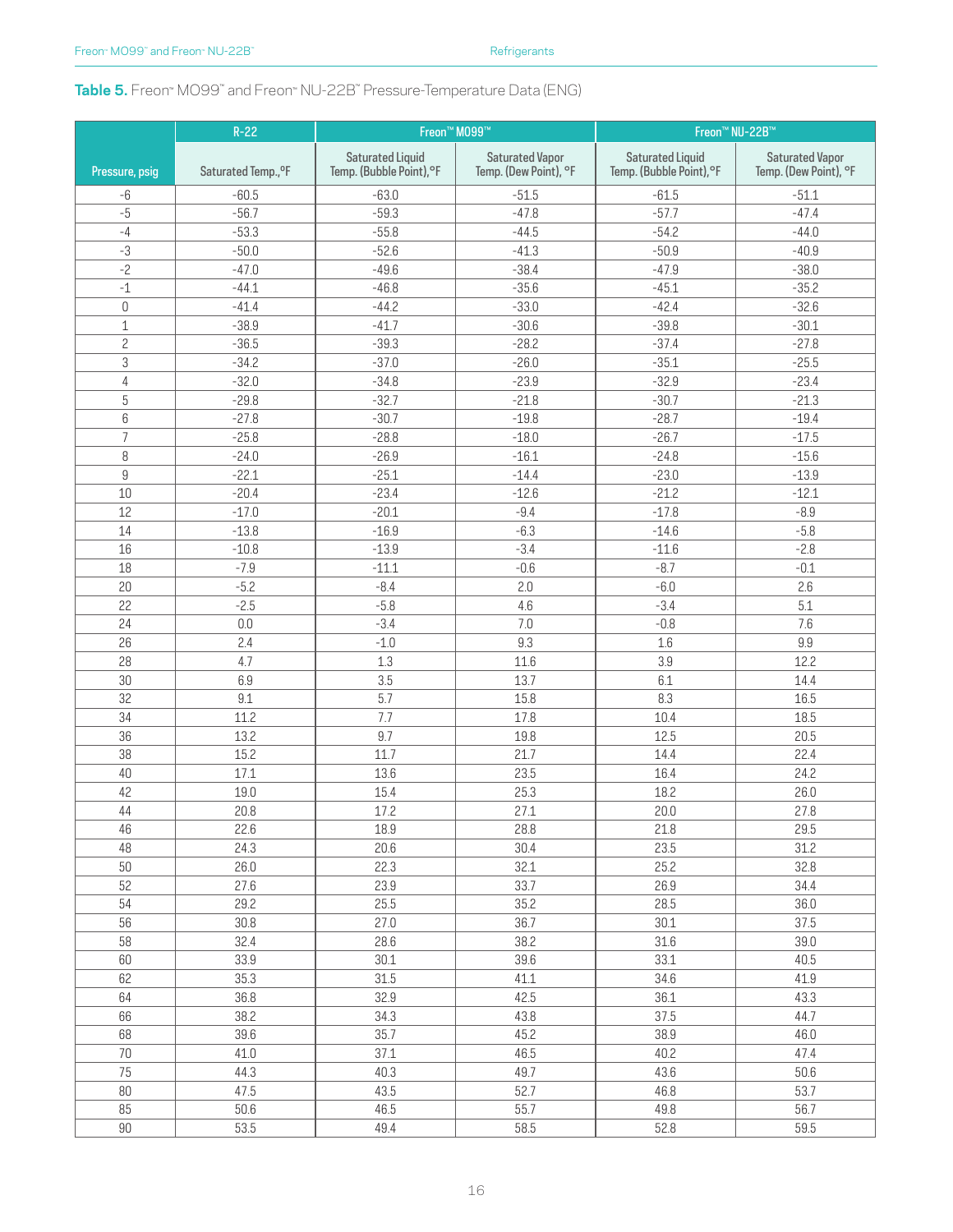### **Table 5.** Freon<sub>™</sub> MO99™ and Freon™ NU-22B™ Pressure-Temperature Data (ENG)—Continued

|                | $R-22$              | Freon™ M099™                                        |                                                 | Freon <sup>™</sup> NU-22B™                          |                                                 |  |
|----------------|---------------------|-----------------------------------------------------|-------------------------------------------------|-----------------------------------------------------|-------------------------------------------------|--|
| Pressure, psig | Saturated Temp., °F | <b>Saturated Liquid</b><br>Temp. (Bubble Point), °F | <b>Saturated Vapor</b><br>Temp. (Dew Point), °F | <b>Saturated Liquid</b><br>Temp. (Bubble Point), °F | <b>Saturated Vapor</b><br>Temp. (Dew Point), °F |  |
| 95             | 56.4                | 52.2                                                | 61.2                                            | 55.6                                                | 62.3                                            |  |
| 100            | 59.1                | 54.9                                                | 63.9                                            | 58.4                                                | 64.9                                            |  |
| 105            | 61.8                | 57.5                                                | 66.4                                            | 61.1                                                | 67.5                                            |  |
| 110            | 64.4                | 60.1                                                | 68.9                                            | 63.6                                                | 70.0                                            |  |
| 115            | 66.9                | 62.6                                                | 71.3                                            | 66.1                                                | 72.4                                            |  |
| 120            | 69.3                | 65.0                                                | 73.6                                            | 68.6                                                | 74.8                                            |  |
| 125            | 71.7                | 67.3                                                | 75.9                                            | 71.0                                                | 77.1                                            |  |
| 130            | 74.0                | 69.6                                                | 78.1                                            | 73.3                                                | 79.3                                            |  |
| 135            | 76.2                | 71.8                                                | 80.3                                            | 75.5                                                | 81.5                                            |  |
| 140            | 78.4                | 73.9                                                | 82.4                                            | 77.7                                                | 83.6                                            |  |
| 145            | 80.6                | 76.0                                                | 84.4                                            | 79.8                                                | 85.7                                            |  |
| 150            | 82.7                | 78.1                                                | 86.4                                            | 81.9                                                | 87.7                                            |  |
| 155            | 84.7                | 80.1                                                | 88.4                                            | 84.0                                                | 89.7                                            |  |
| 160            | 86.7                | 82.1                                                | 90.3                                            | 86.0                                                | 91.6                                            |  |
| 165            | 88.7                | 84.0                                                | 92.1                                            | 87.9                                                | 93.5                                            |  |
| 170            | 90.6                | 85.9                                                | 94.0                                            | 89.9                                                | 95.4                                            |  |
| 175            | 92.5                | 87.8                                                | 95.8                                            | 91.7                                                | 97.2                                            |  |
| 180            | 94.3                | 89.6                                                | 97.5                                            | 93.6                                                | 99.0                                            |  |
| 185            | 96.2                | 91.4                                                | 99.2                                            | 95.4                                                | 100.7                                           |  |
| 190            | 97.9                | 93.1                                                | 100.9                                           | 97.2                                                | 102.4                                           |  |
| 195            | 99.7                | 94.8                                                | 102.6                                           | 98.9                                                | 104.1                                           |  |
| 200            | 101.4               | 96.5                                                | 104.2                                           | 100.6                                               | 105.8                                           |  |
|                | 103.1               | 98.2                                                | 105.8                                           |                                                     | 107.4                                           |  |
| 205            |                     |                                                     |                                                 | 102.3                                               |                                                 |  |
| 210<br>215     | 104.8<br>106.4      | 99.8                                                | 107.4<br>108.9                                  | 103.9                                               | 109.0                                           |  |
| 220            | 108.0               | 101.4                                               |                                                 | 105.6                                               | 110.6<br>112.1                                  |  |
| 225            |                     | 103.0                                               | 110.5                                           | 107.2                                               |                                                 |  |
|                | 109.6               | 104.6                                               | 112.0                                           | 108.8                                               | 113.6                                           |  |
| 230            | 111.1               | 106.1                                               | 113.4                                           | 110.3                                               | 115.1                                           |  |
| 235            | 112.7               | 107.6                                               | 114.9                                           | 111.8                                               | 116.6                                           |  |
| 240            | 114.2               | 109.1                                               | 116.3                                           | 113.3                                               | 118.0                                           |  |
| 245            | 115.7               | 110.5                                               | 117.7                                           | 114.8                                               | 119.5                                           |  |
| 250            | 117.1               | 112.0                                               | 119.1                                           | 116.3                                               | 120.9                                           |  |
| 255            | 118.6               | 113.4                                               | 120.5                                           | 117.7                                               | 122.3                                           |  |
| 260            | 120.0               | 114.8                                               | 121.8                                           | 119.1                                               | 123.6                                           |  |
| 265            | 121.4               | 116.2                                               | 123.1                                           | 120.5                                               | 125.0                                           |  |
| 270            | 122.8               | 117.6                                               | 124.4                                           | 121.9                                               | 126.3                                           |  |
| 275            | 124.2               | 118.9                                               | 125.7                                           | 123.3                                               | 127.6                                           |  |
| 280            | 125.5               | 120.3                                               | 127.0                                           | 124.6                                               | 128.9                                           |  |
| 285            | 126.9               | 121.6                                               | 128.3                                           | 126.0                                               | 130.2                                           |  |
| 290            | 128.2               | 122.9                                               | 129.5                                           | 127.3                                               | 131.5                                           |  |
| 295            | 129.5               | 124.2                                               | 130.7                                           | 128.6                                               | 132.7                                           |  |
| 300            | 130.8               | 125.4                                               | 131.9                                           | 129.9                                               | 133.9                                           |  |
| 310            | 133.3               | 127.9                                               | 134.3                                           | 132.4                                               | 136.4                                           |  |
| 320            | 135.8               | 130.4                                               | 136.6                                           | 134.8                                               | 138.7                                           |  |
| 330            | 138.2               | 132.7                                               | 138.9                                           | 137.2                                               | 141.0                                           |  |
| 340            | 140.6               | 135.1                                               | 141.1                                           | 139.6                                               | 143.3                                           |  |
| 350            | 142.9               | 137.4                                               | 143.3                                           | 141.9                                               | 145.5                                           |  |
| 360            | 145.2               | 139.6                                               | 145.4                                           | 144.1                                               | 147.6                                           |  |
| 370            | 147.5               | 141.8                                               | 147.5                                           | 146.3                                               | 149.7                                           |  |
| 380            | 149.6               | 143.9                                               | 149.5                                           | 148.5                                               | 151.8                                           |  |
| 390            | 151.8               | 146.1                                               | 151.5                                           | 150.6                                               | 153.8                                           |  |
| 400            | 153.9               | 148.1                                               | 153.4                                           | 152.7                                               | 155.8                                           |  |